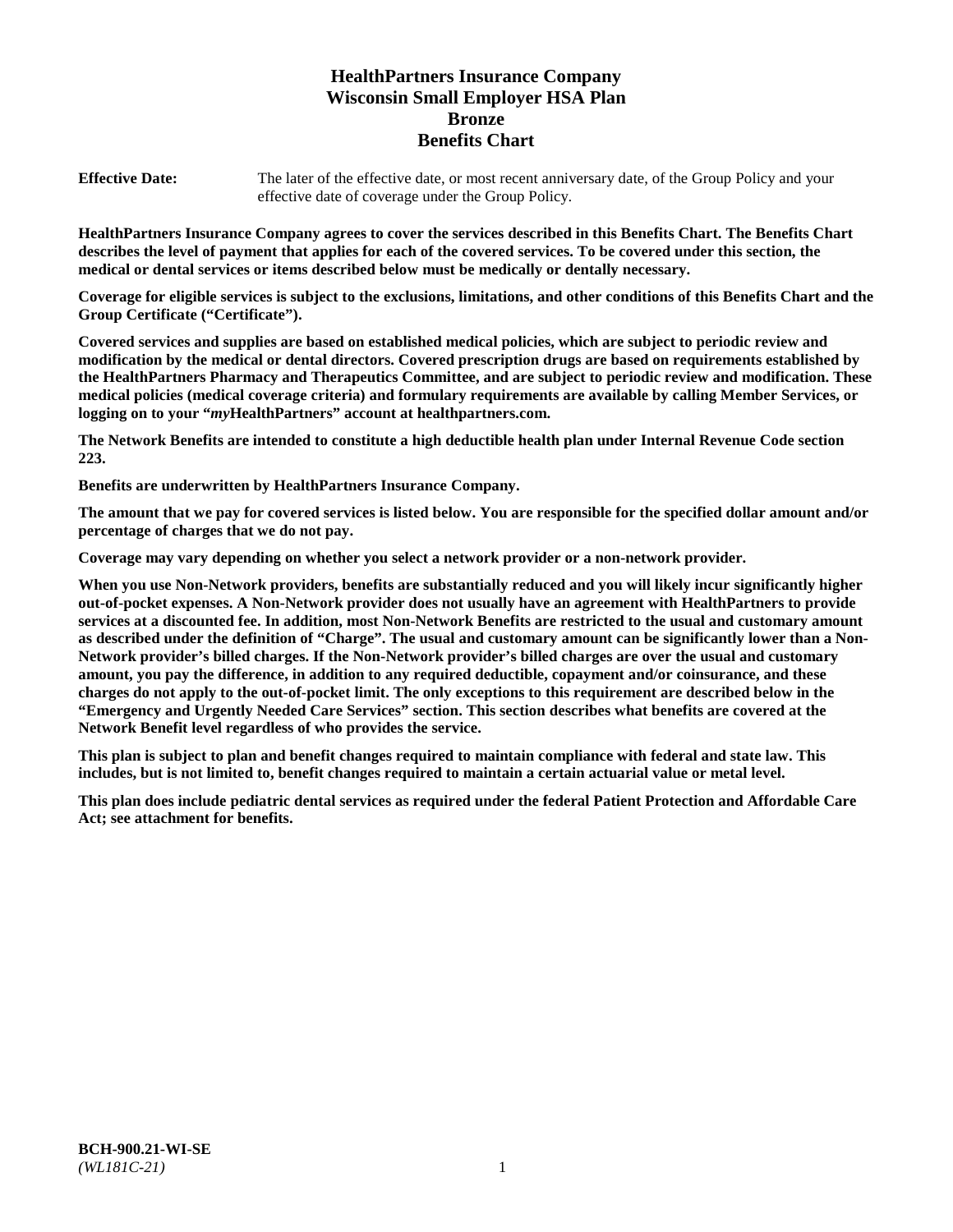# **These definitions apply to this Benefits Chart. They also apply to the Certificate.**

| <b>Biosimilar Drug:</b> | A prescription drug, approved by the Food and Drug Administration (FDA), that the FDA has<br>determined is biosimilar to and interchangeable with a biological brand name drug. Biosimilar<br>drugs are not considered generic drugs and are not covered under the generic drug benefit.                                                                                                                                                                                                                                                                                                                                                     |
|-------------------------|----------------------------------------------------------------------------------------------------------------------------------------------------------------------------------------------------------------------------------------------------------------------------------------------------------------------------------------------------------------------------------------------------------------------------------------------------------------------------------------------------------------------------------------------------------------------------------------------------------------------------------------------|
| <b>Brand Name Drug:</b> | A prescription drug, approved by the Food and Drug Administration (FDA), that is manufactured,<br>sold, or licensed for sale under a trademark by the pharmaceutical company that originally<br>researched and developed the drug. Brand name drugs have the same active-ingredient formula as<br>the generic version of the drug. However, generic drugs are manufactured and sold by other drug<br>manufacturers and are generally not available until after the patent on the brand name drug has<br>expired. A few brand name drugs may be covered at the generic drug benefit level if this is<br>indicated on the formulary.           |
| <b>Calendar Year</b>    | This is the 12-month period beginning 12:01 A.M. Central Time, on January 1, and ending 12:00<br>A.M. Central Time of the next following December 31.                                                                                                                                                                                                                                                                                                                                                                                                                                                                                        |
| <b>Charge:</b>          | For covered services delivered by a network provider, this is the provider's discounted fee for a<br>given medical/surgical service, procedure or item.                                                                                                                                                                                                                                                                                                                                                                                                                                                                                      |
|                         | For covered services delivered by non-network providers, a contracted rate may apply if such<br>arrangement is available to HealthPartners.                                                                                                                                                                                                                                                                                                                                                                                                                                                                                                  |
|                         | For the usual and customary charge for covered services delivered by non-network providers, our<br>payment is calculated using one of the following options to be determined at HealthPartners'<br>discretion: 1) a percentage of the Medicare fee schedule; 2) a comparable schedule if the service is<br>not on the Medicare fee schedule; or 3) a commercially reasonable rate for such service.                                                                                                                                                                                                                                          |
|                         | The usual and customary charge is the maximum amount allowed that we consider in the<br>calculation of the payment of charges incurred for certain covered services. You must pay for any<br>charges above the usual and customary charge, and they do not apply to the out-of-pocket limit.                                                                                                                                                                                                                                                                                                                                                 |
|                         | A charge is incurred for covered ambulatory medical and surgical services, on the date the service<br>or item is provided. A charge is incurred for covered inpatient services, on the date of admission to<br>a hospital. To be covered, a charge must be incurred on or after your effective date and on or<br>before the termination date.                                                                                                                                                                                                                                                                                                |
| Copayment/Coinsurance:  | The specified dollar amount, or percentage, of charges incurred for covered services, which we do<br>not pay, but which you must pay, each time you receive certain medical services, procedures or<br>items. Our payment for those covered services or items begins after the copayment or coinsurance<br>is satisfied. Covered services or items requiring a copayment or coinsurance are specified in this<br>Benefits Chart.                                                                                                                                                                                                             |
|                         | For services provided by a network provider:<br>An amount which is listed as a flat dollar copayment is applied to a network provider's discounted<br>charge for a given service. However, if the network provider's discounted charge for a service or<br>item is less than the flat dollar copayment, you will pay the network provider's discounted charge.<br>An amount which is listed as a percentage of charges or coinsurance is based on the network<br>provider's discounted charges, calculated at the time the claim is processed, which may include an<br>agreed upon fee schedule rate for case rate or withhold arrangements. |
|                         | For services provided by a non-network provider:<br>Any copayment or coinsurance is applied to the lesser of the provider's charges or the usual and<br>customary charge for a service.                                                                                                                                                                                                                                                                                                                                                                                                                                                      |
|                         | A copayment or coinsurance is due at the time a service is provided, or when billed by the<br>provider. The copayment or coinsurance applicable for a scheduled visit with a HealthPartners<br>network provider will be collected for each visit, late cancellation and failed appointment.                                                                                                                                                                                                                                                                                                                                                  |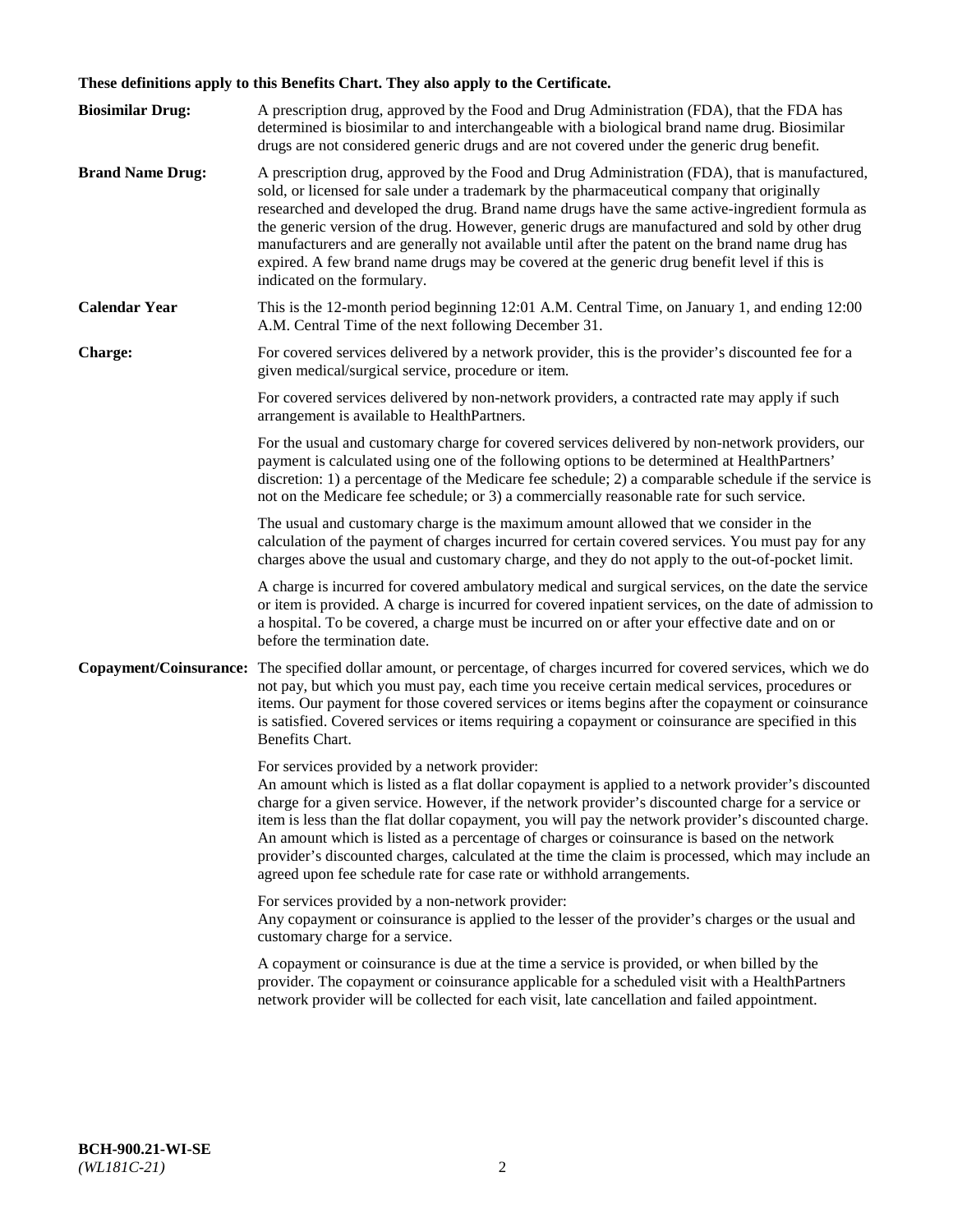| Deductible:                                | The specified dollar amount of charges incurred for covered services, which we do not pay, but an<br>enrollee or a family has to pay first in a calendar year. Our payment for those services or items<br>begins after the deductible is satisfied. For network providers, the amount of the charges that apply<br>to the deductible are based on the network provider's discounted charges, calculated at the time<br>the claim is processed, which may include an agreed upon fee schedule rate for case rate or<br>withhold arrangements. For non-network providers, the amount of charges that apply to the<br>deductible are the lesser of the provider's charges or the usual and customary charge for a service. |
|--------------------------------------------|-------------------------------------------------------------------------------------------------------------------------------------------------------------------------------------------------------------------------------------------------------------------------------------------------------------------------------------------------------------------------------------------------------------------------------------------------------------------------------------------------------------------------------------------------------------------------------------------------------------------------------------------------------------------------------------------------------------------------|
|                                            | Any amounts paid or reimbursed by a third party, including but not limited to: point of service<br>rebates, manufacturer coupons, manufacturer debits cards or other forms of direct reimbursement<br>to an Insured for a product or service, will not apply toward your deductible, to the extent<br>permitted under state and federal law.                                                                                                                                                                                                                                                                                                                                                                            |
|                                            | Your plan has an embedded deductible. This means once an Insured meets the individual<br>deductible, the plan begins paying benefits for that person. If two or more members of the family<br>meet the family deductible, the plan begins paying benefits for all members of the family,<br>regardless of whether each Insured has met the individual deductible. However, an Insured may<br>not contribute more than the individual deductible toward the family deductible.                                                                                                                                                                                                                                           |
|                                            | All services are subject to the deductible unless otherwise indicated below in this Benefits Chart.                                                                                                                                                                                                                                                                                                                                                                                                                                                                                                                                                                                                                     |
| <b>Formulary:</b>                          | This is a current list, which may be revised from time to time, of prescription drugs, medications,<br>equipment and supplies covered by us as indicated in this Benefits Chart which are covered at the<br>highest benefit level. Some drugs on the formulary may require prior authorization to be covered<br>as formulary drugs. The formulary, and information on drugs that require prior authorization, are<br>available by calling Member Services, or logging on to your "myHealthPartners" account at<br>healthpartners.com.                                                                                                                                                                                   |
| <b>Generic Drug:</b>                       | A prescription drug, approved by the Food and Drug Administration (FDA), that the FDA has<br>determined is comparable to a brand name drug product in dosage form, strength, route of<br>administration, quality, intended use and documented bioequivalence. Generally, generic drugs<br>cost less than brand name drugs. Some brand name drugs may be covered at the generic drug<br>benefit level if this is indicated on the formulary.                                                                                                                                                                                                                                                                             |
| <b>Lifetime Maximum</b><br><b>Benefit:</b> | The specified coverage limit actually paid by us for services and/or charges incurred by you for any<br>given procedure or diagnosis. Payment of benefits under this Benefits Chart ceases when that lifetime<br>maximum benefit is reached. You have to pay for any subsequent charges.                                                                                                                                                                                                                                                                                                                                                                                                                                |
| <b>Non-Formulary Drug:</b>                 | This is a prescription drug, approved by the Food and Drug Administration (FDA), that is not on<br>the formulary, is medically necessary and is not investigative or experimental or otherwise<br>excluded under the Certificate.                                                                                                                                                                                                                                                                                                                                                                                                                                                                                       |
|                                            | Out-of-Pocket Expenses: You pay the specified copayments/coinsurance and deductibles applicable for particular services,<br>subject to the out-of-pocket limit described below. These amounts are in addition to the monthly<br>premium payments.                                                                                                                                                                                                                                                                                                                                                                                                                                                                       |
| <b>Out-of-Pocket Limit:</b>                | You pay the copayments/coinsurance and deductibles for covered services, to the individual or<br>family out-of-pocket limit. Thereafter we cover 100% of the charges incurred for all other covered<br>services, for the rest of the calendar year. You pay amounts greater than the out-of-pocket limit if<br>you exceed any lifetime maximum benefit or any visit or day limits.                                                                                                                                                                                                                                                                                                                                      |
|                                            | Non-Network Benefits above the usual and customary charge (see definition of charge above) do<br>not apply to the out-of-pocket limit.                                                                                                                                                                                                                                                                                                                                                                                                                                                                                                                                                                                  |
|                                            | Non-Network Benefits for transplant surgery do not apply to the out-of-pocket limit.                                                                                                                                                                                                                                                                                                                                                                                                                                                                                                                                                                                                                                    |
|                                            | Any amounts paid or reimbursed by a third party, including but not limited to: point of service<br>rebates, manufacturer coupons, manufacturer debit cards or other forms of direct reimbursement to<br>an Insured for a product or service, will not apply as an out-of-pocket expense, to the extent<br>permitted under state and federal law.                                                                                                                                                                                                                                                                                                                                                                        |
|                                            | You are responsible to keep track of the out-of-pocket expenses. Contact Member Services for<br>assistance in determining the amount paid by the enrollee for specific eligible services received.<br>Claims for reimbursement under the out-of-pocket limit provisions are subject to the same time<br>limits and provisions described under the "Claims Provisions" section of the Certificate.                                                                                                                                                                                                                                                                                                                       |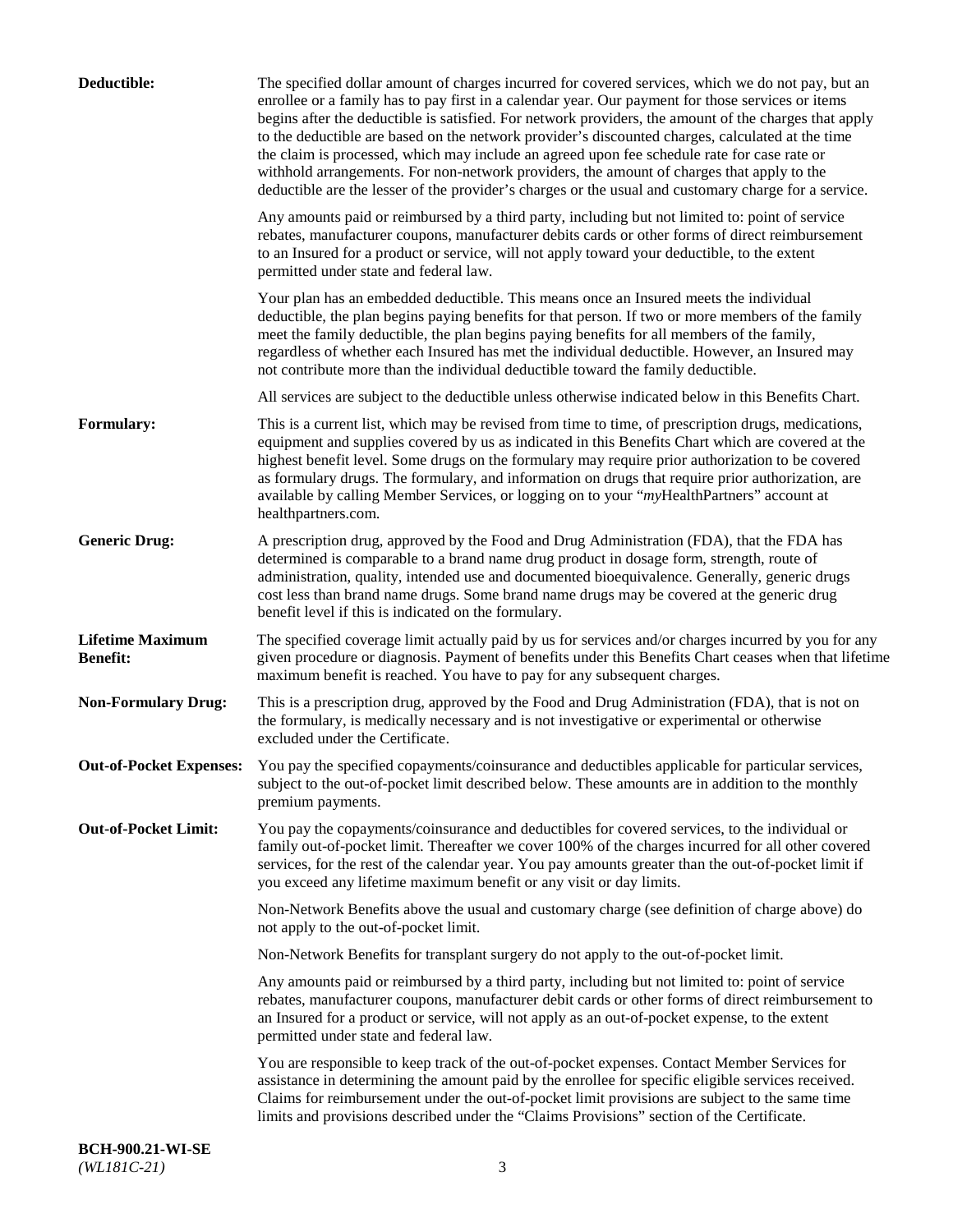**Specialty Drug List:** This is a current list, which may be revised from time to time, of prescription drugs, medications, equipment and supplies, which are typically bio-pharmaceuticals. The purpose of a specialty drug list is to facilitate enhanced monitoring of complex therapies used to treat specific conditions. Specialty drugs are covered by us as indicated in this Benefits Chart. The specialty drug list is available by calling Member Services, or logging on to your "*my*HealthPartners" account at [healthpartners.com.](http://www.healthpartners.com/) **virtuwell:** This is an online service that you may use to receive a diagnosis and treatment for certain routine conditions, such as a cold and flu, ear pain and sinus infections. You may access the virtuwell

website at [virtuwell.com.](http://www.virtuwell.com/)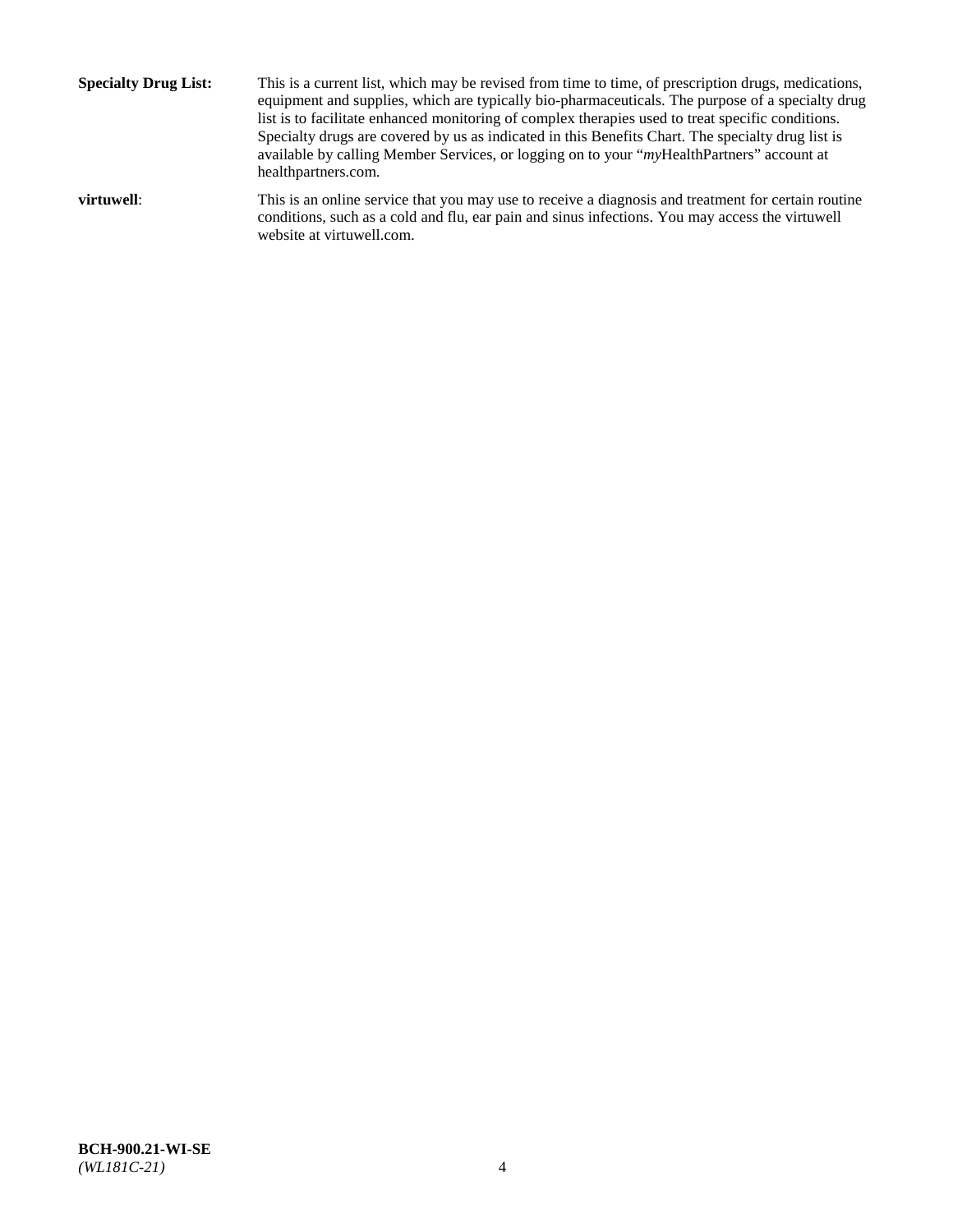## **DEDUCTIBLES AND OUT-OF-POCKET LIMITS**

#### **Individual Calendar Year Deductible**

| <b>Network Benefits</b> | <b>Non-Network Benefits</b> |
|-------------------------|-----------------------------|
| \$6,500                 | \$10,000                    |

#### **Family Calendar Year Deductible**

| <b>Network Benefits</b> | <b>Non-Network Benefits</b> |
|-------------------------|-----------------------------|
| \$13,000                | \$20,000                    |

Separate deductibles must be satisfied under the Network Benefits and Non-Network Benefits.

Your plan has an embedded deductible. This means once an Insured meets the individual deductible, the plan begins paying benefits for that person. If two or more members of the family meet the family deductible, the plan begins paying benefits for all members of the family, regardless of whether each Insured has met the individual deductible. However, an Insured may not contribute more than the individual deductible toward the family deductible.

Any amounts paid or reimbursed by a third party, including but not limited to: point of service rebates, manufacturer coupons, manufacturer debits cards or other forms of direct reimbursement to an Insured for a product or service, will not apply toward your deductible, to the extent permitted under state and federal law.

#### **Individual Calendar Year Out-of-Pocket Limit**

| <b>Network Benefits</b> | <b>Non-Network Benefits</b> |
|-------------------------|-----------------------------|
| \$6,900                 | \$30,000                    |

#### **Family Calendar Year Out-of-Pocket Limit**

| <b>Network Benefits</b> | <b>Non-Network Benefits</b> |
|-------------------------|-----------------------------|
| \$13,800                | \$60,000                    |

Separate Out-of-Pocket Limits must be satisfied under Network Benefits and Non-Network Benefits.

Non-Network Benefits above the usual and customary charge will not apply to the individual or family Out-of-Pocket Limit.

Non-Network Benefits for transplant surgery do not apply to the Out-of-Pocket Limit.

Any amounts paid or reimbursed by a third party, including but not limited to: point of service rebates, manufacturer coupons, manufacturer debit cards or other forms of direct reimbursement to an Insured for a product or service, will not apply as an out-of-pocket expense, to the extent permitted under state and federal law.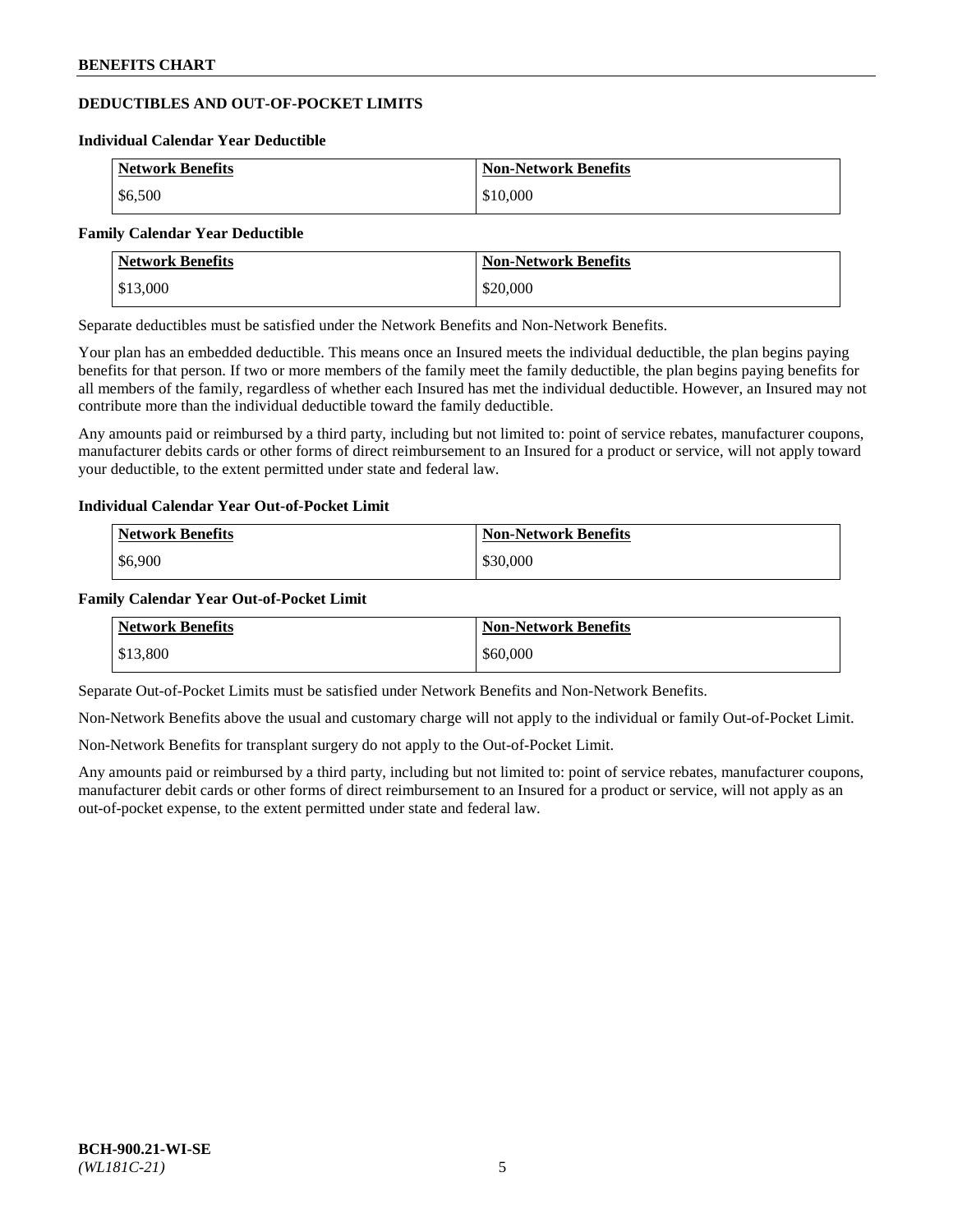## **AMBULANCE AND MEDICAL TRANSPORTATION**

### **Covered Services:**

We cover ambulance and medical transportation for medical emergencies and as shown below.

We also cover medically necessary, non-emergency transportation if it meets our medical coverage criteria. Covered services and supplies are based on established medical policies, which are subject to periodic review and modification by the medical directors. These medical policies (medical coverage criteria) and applicable prior authorization requirements are available by calling Member Services, or logging on to your "*my*HealthPartners" account a[t healthpartners.com.](https://www.healthpartners.com/hp/index.html)

### **Ambulance and Medical Transportation (other than non-emergency fixed wing air ambulance transportation)**

| <b>Network Benefits</b>      | <b>Non-Network Benefits</b> |
|------------------------------|-----------------------------|
| 70% of the charges incurred. | See Network Benefits.       |

### **Non-Emergency Fixed Wing Air Ambulance Transportation**

| <b>Network Benefits</b>      | <b>Non-Network Benefits</b>  |
|------------------------------|------------------------------|
| 70% of the charges incurred. | 50% of the charges incurred. |

### **Not Covered:**

See "Services Not Covered" in the Certificate.

## **AUTISM TREATMENT**

### **Covered Services:**

Your network provider will coordinate the prior authorization process for any autism treatment services. You may call Member Services at 952-883-5000 or toll-free at 1-800-883-2177 if you have any questions or concerns regarding the authorization process.

Please call Member Services at 952-883-5000 or toll-free at 1-800-883-2177 to request authorization for autism treatment services from a non-network provider.

We cover prior authorized evidence-based intensive-level and nonintensive-level treatment of autism spectrum disorders (autism disorder, Asperger's syndrome or pervasive development disorder not otherwise specified).

Covered services are based on established medical policies, which are subject to periodic review and modification by the medical or dental directors. These medical policies (medical coverage criteria) are available by calling Member Services, or logging on to your "*my*HealthPartners" account at [healthpartners.com.](https://www.healthpartners.com/hp/index.html)

**Intensive-Level Services** for children diagnosed with autism spectrum disorders. Intensive-level services must begin on or after two years of age and end before nine years of age. Intensive-level services, on average, are services provided for more than 20 hours of treatment per week. (The average number of hours a week is calculated over a six-month period.)

| Network Benefits                         | <b>Non-Network Benefits</b>              |
|------------------------------------------|------------------------------------------|
| 70% of the charges incurred.             | 50% of the charges incurred.             |
| Limited to 235 visits per calendar year. | Limited to 235 visits per calendar year. |

The maximum number of visits is combined for Network Benefits and Non-Network Benefits.

### **Intensive-Level Services Lifetime Maximum Benefit**

| <b>Network Benefits</b>                                              | <b>Non-Network Benefits</b>                                          |
|----------------------------------------------------------------------|----------------------------------------------------------------------|
| 4 years of cumulative services under this plan or any<br>other plan. | 4 years of cumulative services under this plan or any<br>other plan. |

The Lifetime Maximum Benefit is combined for Network Benefits and Non-Network Benefits.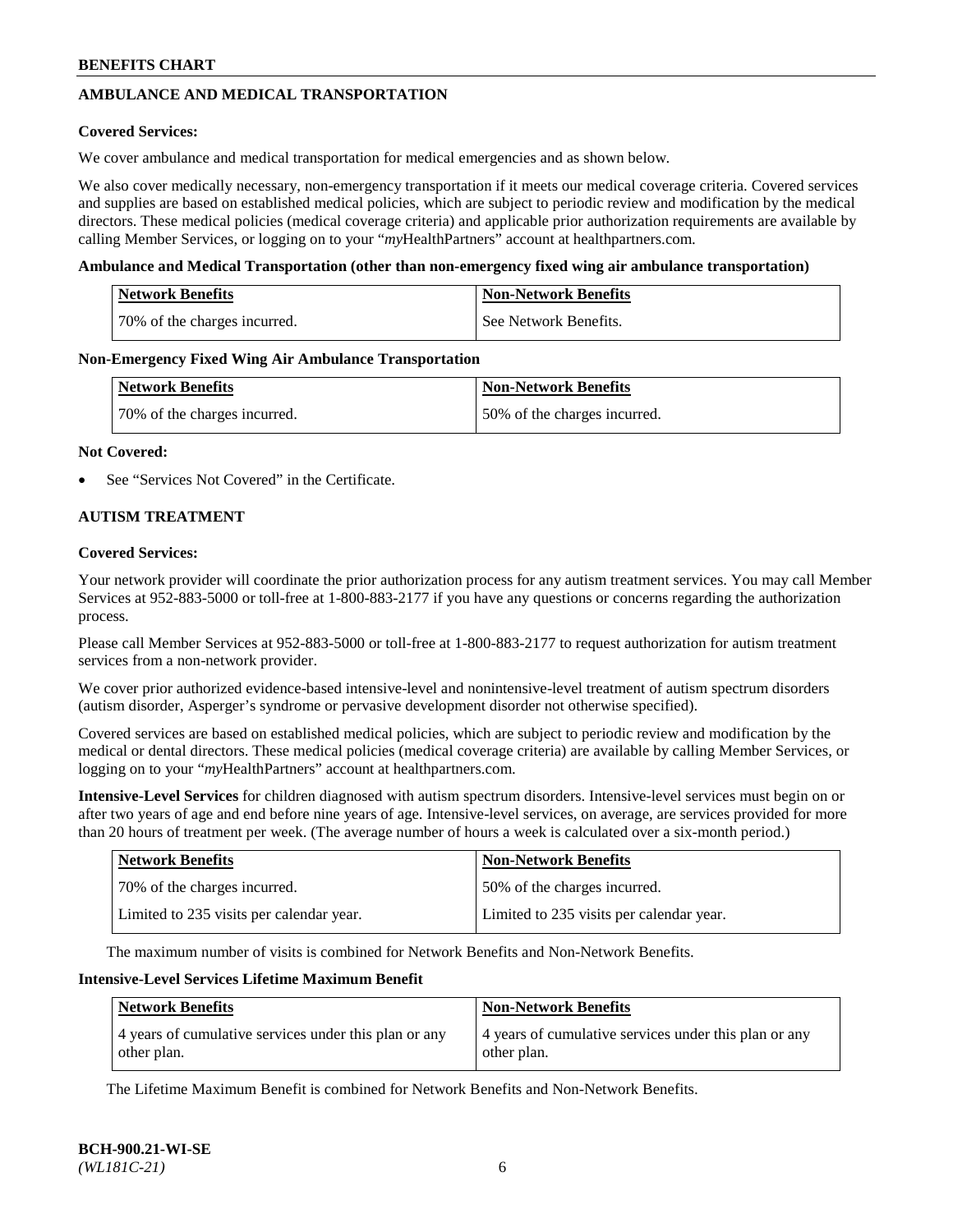#### **Nonintensive-Level Services** for Insureds diagnosed with autism spectrum disorders

| <b>Network Benefits</b>                  | <b>Non-Network Benefits</b>              |
|------------------------------------------|------------------------------------------|
| 70% of the charges incurred.             | 50% of the charges incurred.             |
| Limited to 120 visits per calendar year. | Limited to 120 visits per calendar year. |

The maximum number of visits is combined for Network Benefits and Non-Network Benefits.

### **Not Covered:**

See "Services Not Covered" in the Certificate.

## **BEHAVIORAL HEALTH SERVICES**

### **Covered Services:**

Covered services are based on established medical policies, which are subject to periodic review and modification by the medical directors. These medical policies (medical coverage criteria) are available by calling Member Services, or logging on to your "*my*HealthPartners" account at [healthpartners.com.](https://www.healthpartners.com/hp/index.html)

**Transitional Treatment Services.** These are services for the treatment of nervous or mental disorders, alcoholism or other drug abuse problems which are provided to an Insured in a less restrictive manner than are inpatient hospital services but in a more intensive manner than are outpatient services. Transitional treatment services are services offered by a provider, and certified by the Wisconsin Department of Health Services for each of the following (except the last bulleted item):

- Mental health services for covered adults in a day treatment program.
- Mental health services for covered children in a day hospital treatment program.
- Services for persons with chronic mental illness provided through a community support program.
- Residential treatment programs for alcohol and/or drug dependent covered persons.
- Alcohol and Other Drug Abuse (AODA) services in, a day treatment program.
- Services for persons who are experiencing a mental health crisis or who are in a situation likely to turn into a mental health crisis if support is not provided.
- Intensive outpatient programs for the treatment of psychoactive substance use disorders provided in accordance with the patient placement criteria of the American Society of Addiction Medicine.

## **Mental Health Services**

We cover services for mental health diagnoses as described in the Diagnostic and Statistical Manual of Mental Disorders – Fifth Edition (DSM 5) (most recent edition) that lead to significant disruption of function in your life.

We provide coverage for mental health treatment ordered by a Wisconsin court under a valid court order that is issued on the basis of a behavioral care evaluation performed by a licensed psychiatrist or doctoral level licensed psychologist, which includes a diagnosis and an individual treatment plan for care in the most appropriate, least restrictive environment. We must be given a copy of the court order and the behavioral care evaluation, and the service must be a covered benefit under this plan, and the service must be provided by a network provider, or other provider as required by law.

**Outpatient Services:** We cover medically necessary outpatient professional mental health services for evaluation, crisis intervention, and treatment of mental health disorders.

A comprehensive diagnostic assessment will be made of each patient as the basis for a determination by a mental health professional, concerning the appropriate treatment and the extent of services required.

Outpatient services we cover for a diagnosed mental health condition include the following:

- Individual, group, family and multi-family therapy.
- Medication management provided by a physician, certified nurse practitioner, or physician's assistant.
- Psychological testing services for the purposes of determining the differential diagnoses and treatment planning for patients currently receiving behavioral health services.
- Partial hospitalization services in a licensed hospital or community mental health center.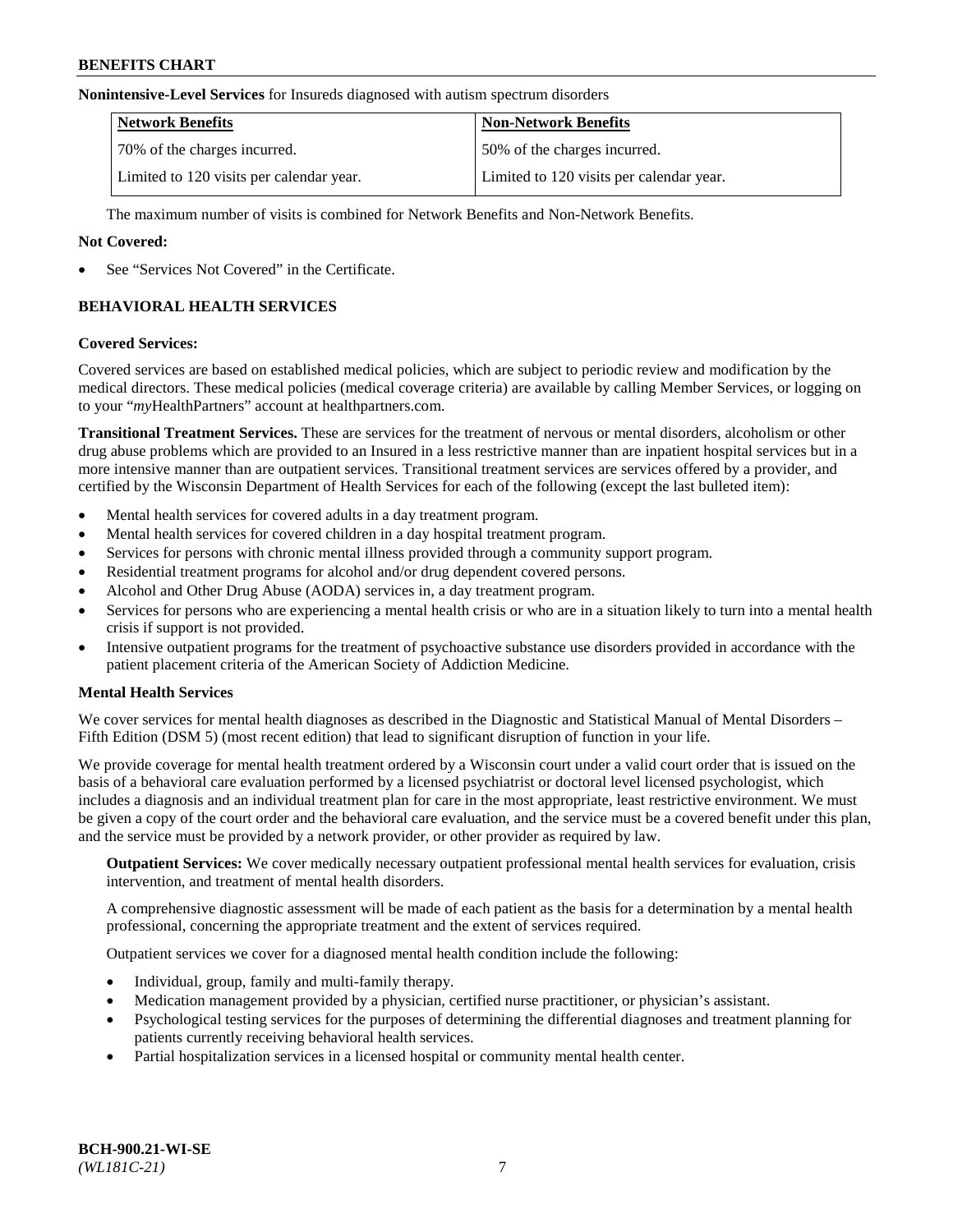- Psychotherapy and nursing services provided in the home if authorized by us.
- Treatment of gender dysphoria that meets medical coverage criteria.

| Network Benefits             | <b>Non-Network Benefits</b>  |
|------------------------------|------------------------------|
| 70% of the charges incurred. | 50% of the charges incurred. |

#### **Group Therapy**

| Network Benefits             | <b>Non-Network Benefits</b>  |
|------------------------------|------------------------------|
| 70% of the charges incurred. | 50% of the charges incurred. |

**Inpatient Services:** We cover medically necessary inpatient services in a hospital or licensed residential treatment facility and professional services for treatment of mental health disorders. Medical stabilization is covered under inpatient hospital services in the "Hospital and Skilled Nursing Facility Services" section.

We cover residential care for the treatment of eating disorders in a licensed facility, as an alternative to inpatient care, when it is medically necessary and your physician obtains authorization from us.

| Network Benefits             | Non-Network Benefits         |
|------------------------------|------------------------------|
| 70% of the charges incurred. | 50% of the charges incurred. |

**Transitional Treatment Services:** We cover transitional treatment services described above for treatment of mental and nervous disorders.

| Network Benefits             | Non-Network Benefits         |
|------------------------------|------------------------------|
| 70% of the charges incurred. | 50% of the charges incurred. |

### **Substance Abuse Treatment Services**

We cover medically necessary services for assessments by a licensed alcohol and drug counselor and treatment of Substance Related Disorders as defined in the latest edition of the DSM 5.

**Outpatient Services:** We cover medically necessary outpatient professional services for diagnosis and treatment of alcoholism and other drug abuse problems. Substance abuse treatment services must be provided by a program licensed by the local Department of Health Services. Outpatient services we cover for a diagnosed substance abuse disorder include the following:

- Individual, group, family, and multi-family therapy provided in an office setting.
- We cover opiate replacement therapy including methadone and buprenorphine treatment.

| <b>Network Benefits</b>      | <b>Non-Network Benefits</b>  |
|------------------------------|------------------------------|
| 70% of the charges incurred. | 50% of the charges incurred. |

**Inpatient Services:** We cover medically necessary inpatient services in a hospital or a licensed residential primary treatment center.

We cover services provided in a hospital that is licensed by the local state and accredited by Medicare.

**Detoxification Services.** We cover detoxification services in a hospital or community detoxification facility if it is licensed by the local Department of Health Services.

| Network Benefits             | <b>Non-Network Benefits</b>  |
|------------------------------|------------------------------|
| 70% of the charges incurred. | 50% of the charges incurred. |

**Transitional Treatment Services:** We cover transitional treatment services described above for treatment of alcoholism or other drug abuse problems.

| Network Benefits             | <b>Non-Network Benefits</b>  |
|------------------------------|------------------------------|
| 70% of the charges incurred. | 50% of the charges incurred. |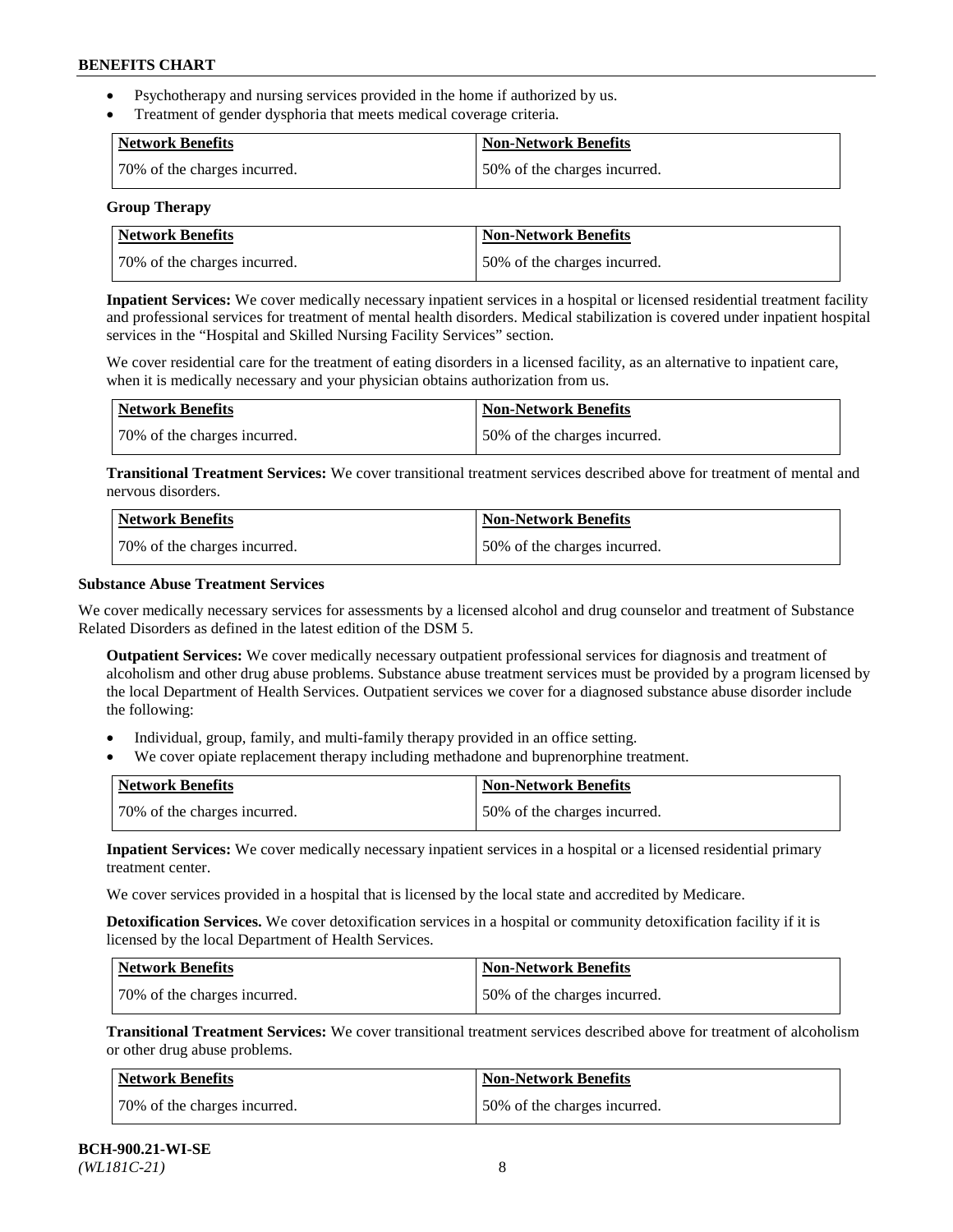**Additional Mental Health and Substance Abuse Treatment Benefits for a Dependent Child Who is a Student:** If a dependent child is a student in a school and that school is located in Wisconsin, but outside of our service area, we cover services as required under Wisconsin Statute 609.655.

| <b>Network Benefits</b>      | <b>Non-Network Benefits</b>  |
|------------------------------|------------------------------|
| 70% of the charges incurred. | 50% of the charges incurred. |

### **Not Covered:**

See "Services Not Covered" in the Certificate.

## **CHIROPRACTIC SERVICES**

### **Covered Services:**

We cover chiropractic services for rehabilitative care. Chiropractic services are adjustments to any abnormal articulations of the human body, especially those of the spinal column, for the purpose of giving freedom of action to impinged nerves that may cause pain or deranged function.

Massage therapy which is performed in conjunction with other treatment/modalities by a chiropractor, is part of a prescribed treatment plan and is not billed separately is covered

| Network Benefits             | <b>Non-Network Benefits</b>  |
|------------------------------|------------------------------|
| 70% of the charges incurred. | 50% of the charges incurred. |

### **Not Covered:**

- Massage therapy for the purpose of comfort or convenience of the Insured.
- See "Services Not Covered" in the Certificate.

## **CLINICAL TRIALS**

## **Covered Services:**

We cover certain routine services if you participate in a Phase I, Phase II, Phase III or Phase IV approved clinical trial that is conducted in relation to the prevention, detection, or treatment of cancer or other life-threatening disease or condition as defined in the Affordable Care Act. Approved clinical trials include (1) federally funded trials when the study or investigation is approved or funded by any of the federal agencies defined in the Public Health Services Act, section 2709 (d) (1) (A); (2) the study or investigation is conducted under an investigational new drug application reviewed by the Food and Drug Administration; and (3) the study or investigation is a drug trial that is exempt from having such an investigational new drug application. We cover routine patient costs for services that would be eligible under the Certificate and this Benefits Chart if the service were provided outside of a clinical trial.

| <b>Network Benefits</b>                                                                                                                                                                                 | <b>Non-Network Benefits</b>                                                                                                                                                                          |
|---------------------------------------------------------------------------------------------------------------------------------------------------------------------------------------------------------|------------------------------------------------------------------------------------------------------------------------------------------------------------------------------------------------------|
| Coverage level is same as corresponding Network<br>Benefits, depending on type of service provided such as<br>Office Visits for Illness or Injury, Inpatient or<br><b>Outpatient Hospital Services.</b> | Coverage level is same as corresponding<br>Non-Network Benefits, depending on type of service<br>provided such as Office Visits for Illness or Injury,<br>Inpatient or Outpatient Hospital Services. |
|                                                                                                                                                                                                         |                                                                                                                                                                                                      |

#### **Not Covered:**

- The investigative or experimental item, device or service itself.
- Items or services that are provided solely to satisfy data collection and analysis needs and that are not used in the direct clinical management of the patient.
- A service that is clearly inconsistent with widely accepted and established standards of care for a particular diagnosis.
- See "Services Not Covered" in the Certificate.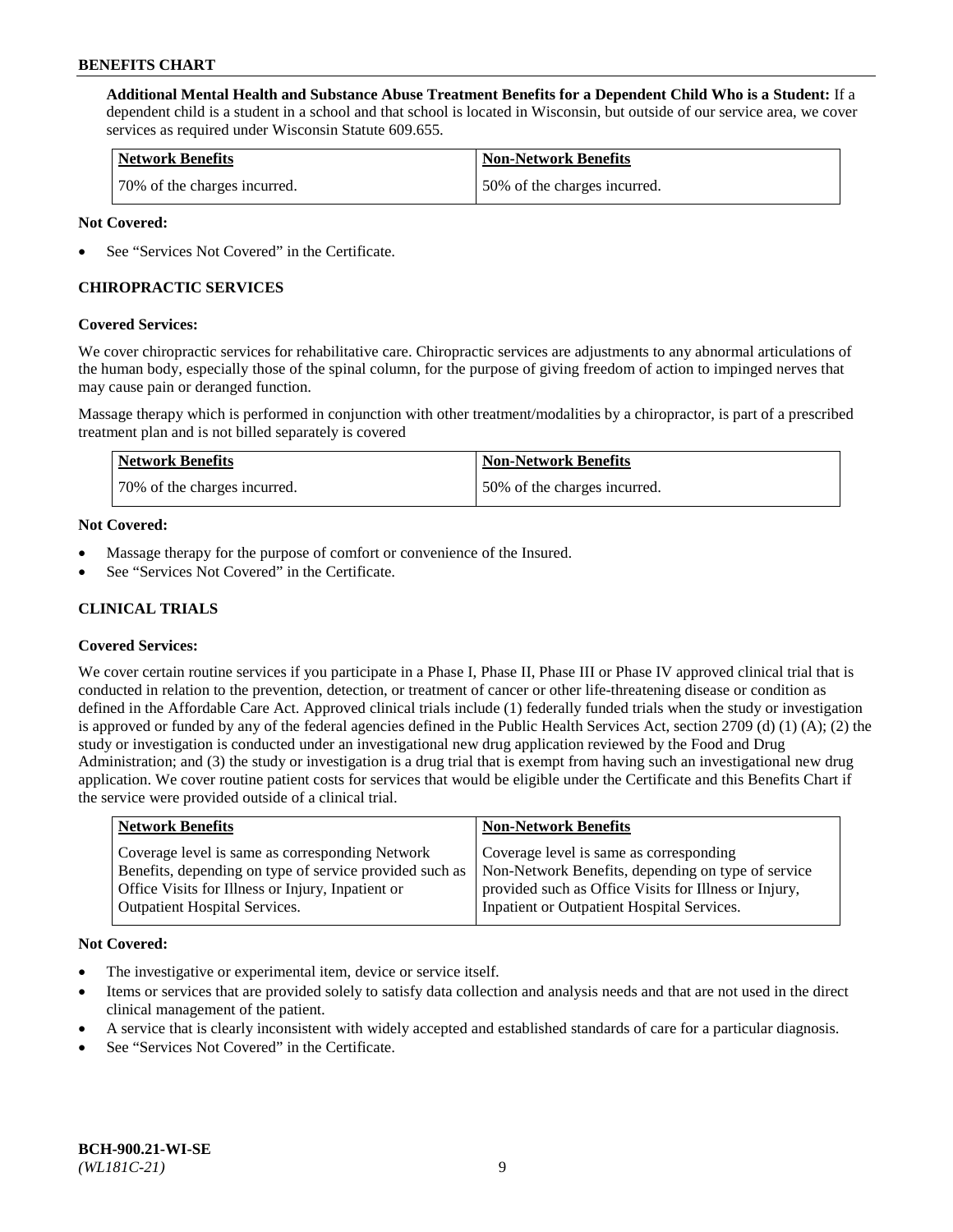## **DENTAL SERVICES**

## **Covered Services:**

We cover services as described below.

**Accidental Dental Services:** We cover dentally necessary services to treat and restore damage done to sound, natural, unrestored teeth as a result of an accidental injury. Coverage is for damage caused by external trauma to face and mouth only, not for cracked or broken teeth, which result from biting or chewing. We cover restorations, root canals, crowns and replacement of teeth lost that are directly related to the accident in which the Insured was involved. We cover initial exam, x-rays and palliative treatment including extractions, and other oral surgical procedures directly related to the accident. Subsequent treatment must be initiated within the policies time-frame and must be directly related to the accident. We do not cover restoration and replacement of teeth that are not "sound and natural" at the time of the accident.

Full mouth rehabilitations to correct occlusion (bite) and malocclusion (misaligned teeth not due to the accident) are not covered.

When an implant-supported dental prosthetic treatment is pursued, the accidental dental benefit will be applied to the prosthetic procedure. Benefits are limited to the amount that would be paid toward the placement of a removable dental prosthetic appliance that could be used in the absence of implant treatment. Care must be provided or pre-authorized by a HealthPartners dentist.

| Network Benefits             | <b>Non-Network Benefits</b>  |
|------------------------------|------------------------------|
| 70% of the charges incurred. | 50% of the charges incurred. |

For all accidental dental services, treatment and/or restoration must be initiated within six months of the date of the injury. Coverage is limited to the initial course of treatment and/or initial restoration. Services must be provided within 24 months of the date of injury to be covered.

### **Medical Referral Dental Services**

**Medically Necessary Outpatient Dental Services:** We cover medically necessary outpatient dental services. Coverage is limited to dental services required for treatment of an underlying medical condition, e.g., removal of teeth to complete radiation treatment for cancer of the jaw, cysts and lesions.

| <b>Network Benefits</b>      | <b>Non-Network Benefits</b>  |
|------------------------------|------------------------------|
| 70% of the charges incurred. | 50% of the charges incurred. |

**Medically Necessary Hospitalization and Anesthesia for Dental Care:** We cover medically necessary hospitalization for dental care. This is limited to charges incurred by an Insured who: (1) is a child under age  $5$ ; (2) is severely disabled; (3) has a medical condition, and requires hospitalization or general anesthesia for dental care treatment; or (4) is a child between ages 5 and 12 and care in dental offices has been attempted unsuccessfully and usual methods of behavior modification have not been successful, or when extensive amounts of restorative care, exceeding four appointments, are required. Coverage is limited to facility and anesthesia charges. Oral surgeon/dentist professional fees are not covered. The following are examples, though not all-inclusive, of medical conditions which may require hospitalization for dental services: severe asthma, severe airway obstruction or hemophilia. Hospitalization required due to the behavior of the Insured or due to the extent of the dental procedure is not covered.

| Network Benefits             | <b>Non-Network Benefits</b>  |
|------------------------------|------------------------------|
| 70% of the charges incurred. | 50% of the charges incurred. |

**Medical Complications of Dental Care:** We cover medical complications of dental care. Treatment must be medically necessary care and related to medical complications of non-covered dental care, including complications of the head, neck, or substructures.

| Network Benefits             | Non-Network Benefits         |
|------------------------------|------------------------------|
| 70% of the charges incurred. | 50% of the charges incurred. |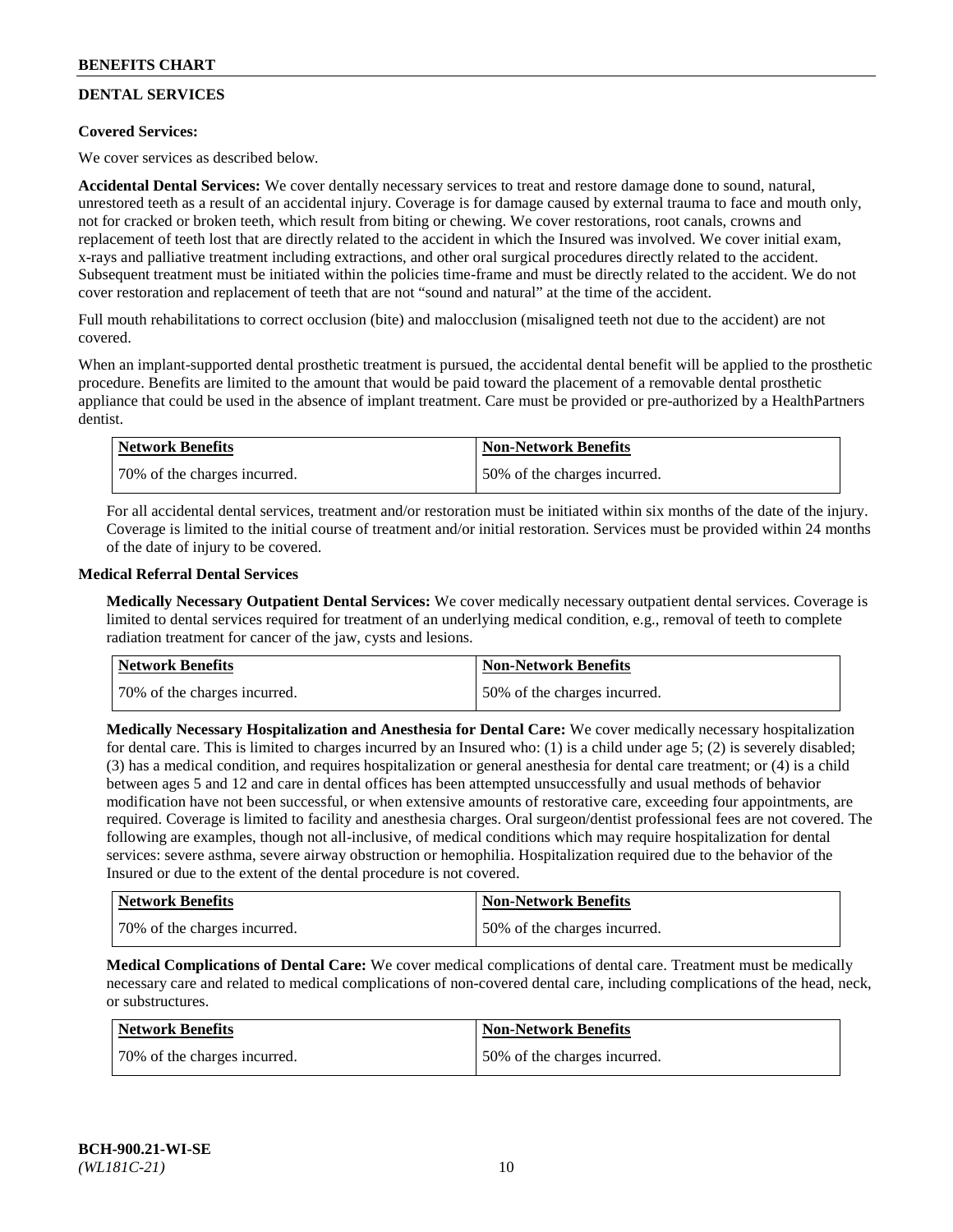**Oral Surgery:** We cover oral surgery. Coverage is limited to treatment of medical conditions requiring oral surgery, such as treatment of oral neoplasm, non-dental cysts, fracture of the jaws, trauma of the mouth and jaws, and any other oral surgery procedures provided as medically necessary dental services.

| <b>Network Benefits</b>       | <b>Non-Network Benefits</b>  |
|-------------------------------|------------------------------|
| 170% of the charges incurred. | 50% of the charges incurred. |

**Treatment of Cleft Lip and Cleft Palate:** We cover treatment of cleft lip and cleft palate of a dependent child, including orthodontic treatment and oral surgery directly related to the cleft. Dental services which are not required for the treatment of cleft lip or cleft palate are not covered. If a dependent child covered under the Certificate and Benefits Chart is also covered under a dental plan which includes orthodontic services, that dental plan shall be considered primary for the necessary orthodontic services. Oral appliances are subject to the same copayment, conditions and limitations as durable medical equipment.

| <b>Network Benefits</b>                               | <b>Non-Network Benefits</b>                            |
|-------------------------------------------------------|--------------------------------------------------------|
| Coverage level is same as corresponding Network       | Coverage level is same as corresponding                |
| Benefits, depending on type of service provided, such | Non-Network Benefits, depending on type of service     |
| as Office Visits for Illness or Injury, Inpatient or  | provided, such as Office Visits for Illness or Injury, |
| Outpatient Hospital Services.                         | Inpatient or Outpatient Hospital Services.             |

**Treatment of Temporomandibular Disorder (TMD) and Craniomandibular Disorder (CMD):** We cover diagnostic procedures, surgical treatment and non-surgical treatment (including intraoral splint therapy devices) for temporomandibular disorder (TMD) and craniomandibular disorder (CMD), which is medically necessary care. Dental services which are not required to directly treat TMD or CMD are not covered.

| <b>Network Benefits</b>      | <b>Non-Network Benefits</b>  |
|------------------------------|------------------------------|
| 70% of the charges incurred. | 50% of the charges incurred. |

### **Not Covered:**

- Dental treatment, procedures or services not listed in this Benefits Chart.
- Accident-related dental services if treatment is: (1) provided to teeth which are not sound and natural; (2) to teeth which have been restored; (3) initiated beyond six months from the date of the injury; (4) received beyond the initial treatment or restoration; or (5) received beyond 24 months from the date of injury.
- Oral surgery to remove wisdom teeth.
- Orthognathic treatment or procedures and all related services.
- See "Services Not Covered" in the Certificate.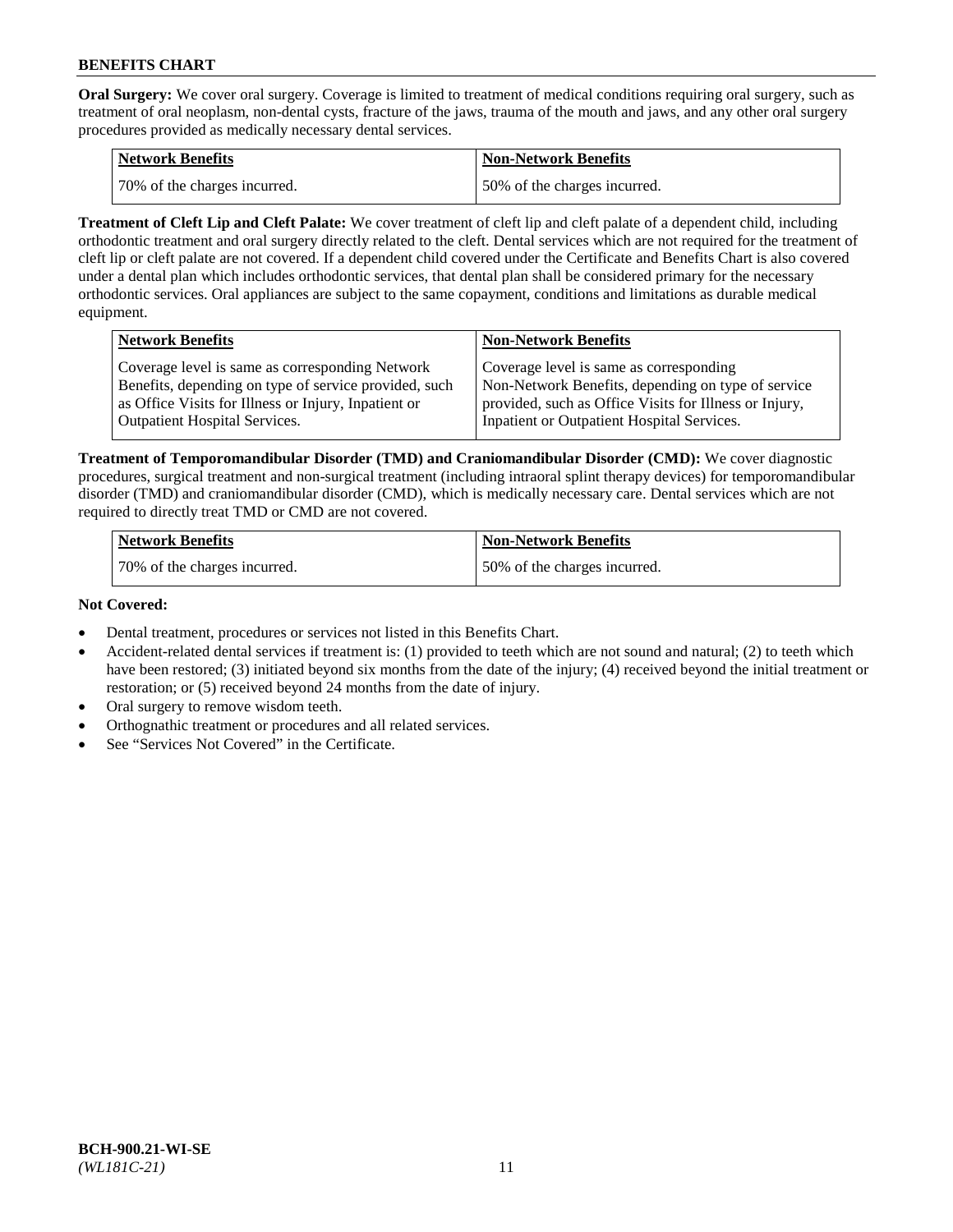## **DIAGNOSTIC IMAGING SERVICES**

### **Covered Services:**

We cover diagnostic imaging, when ordered by a provider and provided in a clinic or outpatient hospital facility.

For Network Benefits, non-emergent, scheduled outpatient Magnetic Resonance Imaging (MRI) and Computed Tomography (CT) must be provided at a designated facility. Your physician or facility will obtain or verify prior authorization for these services, as needed.

We cover services provided in a clinic or outpatient hospital facility. To see the benefit level for inpatient hospital or skilled nursing facility services, see benefits under "Inpatient Hospital and Skilled Nursing Facility Services".

### **Outpatient Magnetic Resonance Imaging (MRI) and Computed Tomography (CT)**

| <b>Network Benefits</b>      | <b>Non-Network Benefits</b>  |
|------------------------------|------------------------------|
| 70% of the charges incurred. | 50% of the charges incurred. |

### **All Other Outpatient Diagnostic Imaging Services**

#### **Services for Illness or Injury**

| Network Benefits             | <b>Non-Network Benefits</b>  |
|------------------------------|------------------------------|
| 70% of the charges incurred. | 50% of the charges incurred. |

### **Preventive Services (MRI/CT procedures are not considered preventive)**

Diagnostic imaging services associated with preventive services are covered at the benefit level shown in the "Preventive Services" section of this Benefits Chart.

### **Not Covered:**

See "Services Not Covered" in the Certificate.

## **DURABLE MEDICAL EQUIPMENT, PROSTHETICS, ORTHOTICS AND SUPPLIES**

#### **Covered Services:**

We cover equipment and services, as described below.

We cover durable medical equipment and services, prosthetics, orthotics and supplies, subject to the limitations below, including certain disposable supplies, enteral feedings and the following diabetic supplies and equipment: glucose monitors, insulin pumps limited to the purchase of one pump per year, syringes, blood and urine test strips and other diabetic supplies as deemed medically appropriate and necessary, for Insureds with gestational, Type I or Type II diabetes.

We cover external hearing aids, cochlear implants, and related treatment prescribed by a physician or by a licensed audiologist for Insureds under 18 years of age who have hearing loss.

We also cover basic hearing aids for Insureds age 18 or older for the correction of a hearing impairment.

Osseointegrated or bone-anchored hearing aids are only covered for Insureds who have hearing loss that is not correctable by any other procedure.

Hearing aids are limited to one basic, standard hearing aid for each ear every three years.

A basic hearing aid is defined as a hearing device that consists of a microphone, amplifier, volume control, battery and receiver, which is up to date using the latest technology. It does not include upgrades above and beyond the functionality of a basic hearing aid, including, but not limited to, hearing improvements for group settings, background noise, Bluetooth/remote control functionality, or extended warranties. Charges for upgrades above the cost of a basic, standard hearing aid are not covered.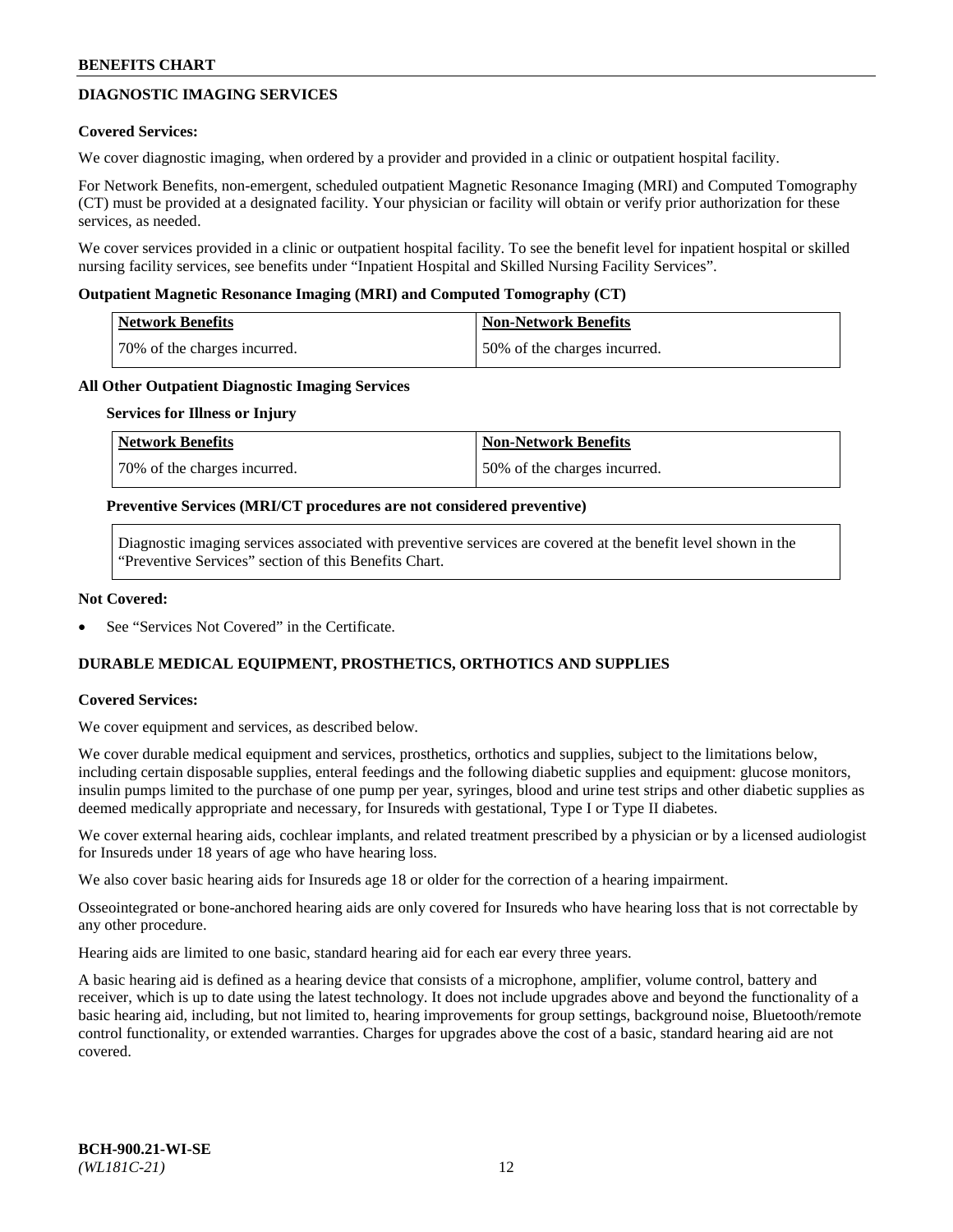## **Diabetic Supplies Purchased at a Pharmacy**

| <b>Network Benefits</b>      | <b>Non-Network Benefits</b>  |
|------------------------------|------------------------------|
| 70% of the charges incurred. | 50% of the charges incurred. |

#### **Diabetic Supplies Purchased from a Non-Pharmacy Provider**

| <b>Network Benefits</b>                                              | <b>Non-Network Benefits</b>  |
|----------------------------------------------------------------------|------------------------------|
| 70% of the charges incurred if purchased from an<br>approved vendor. | 50% of the charges incurred. |

#### **Special Dietary Treatment for Phenylketonuria (PKU) if it meets our medical coverage criteria**

| Network Benefits             | Non-Network Benefits         |
|------------------------------|------------------------------|
| 70% of the charges incurred. | 50% of the charges incurred. |

### **Oral Amino Acid Based Elemental Formula if it meets our Medical Coverage Criteria**

| Network Benefits             | <b>Non-Network Benefits</b>  |
|------------------------------|------------------------------|
| 70% of the charges incurred. | 50% of the charges incurred. |

## **All Other Durable Medical Equipment, Prosthetics, Orthotics and Supplies**

| <b>Network Benefits</b>      | <b>Non-Network Benefits</b>  |
|------------------------------|------------------------------|
| 70% of the charges incurred. | 50% of the charges incurred. |

### **Limitations:**

Coverage of durable medical equipment is limited by the following:

- No more than a 93-day supply of diabetic supplies are covered and dispensed at a time.
- Payment will not exceed the cost of an alternate piece of equipment or service that is effective and medically necessary.
- For prosthetic benefits, other than oral appliances for cleft lip and cleft palate, payment will not exceed the cost of an alternate piece of equipment or service that is effective, medically necessary and enables Insureds to conduct standard activities of daily living.
- We reserve the right to determine if an item will be approved for rental vs. purchase.
- We require that certain diabetic supplies and equipment be purchased at a pharmacy.
- Diabetic supplies and equipment are limited to certain models and brands.
- Durable medical equipment and supplies must be obtained or repaired by approved vendors.
- Covered services and supplies are based on established medical policies which are subject to periodic review and modification by the medical or dental directors. Our medical policy for diabetic supplies includes information on our required models and brands. These medical policies (medical coverage criteria) are available by calling Member Services, or logging on to your "*my*HealthPartners" account a[t healthpartners.com.](https://www.healthpartners.com/hp/index.html)

#### **Not Covered:**

Items which are not eligible for coverage include, but are not limited to:

- Replacement or repair of any covered items, if the items are (i) damaged or destroyed by misuse, abuse or carelessness, (ii) lost; or (iii) stolen.
- Duplicate or similar items.
- Labor and related charges for repair of any covered items which are more than the cost of replacement by an approved vendor.
- Sales tax, mailing, delivery charges, service call charges.
- Items which are primarily educational in nature or for hygiene, vocation, comfort, convenience or recreation.
- Communication aids or devices: equipment to create, replace or augment communication abilities including, but not limited to, speech processors, receivers, communication boards, or computer or electronic assisted communication.
- Implantable and osseointegrated or bone-anchored hearing aids and their fitting, except as specifically described in this Benefits Chart. This exclusion does not apply to cochlear implants.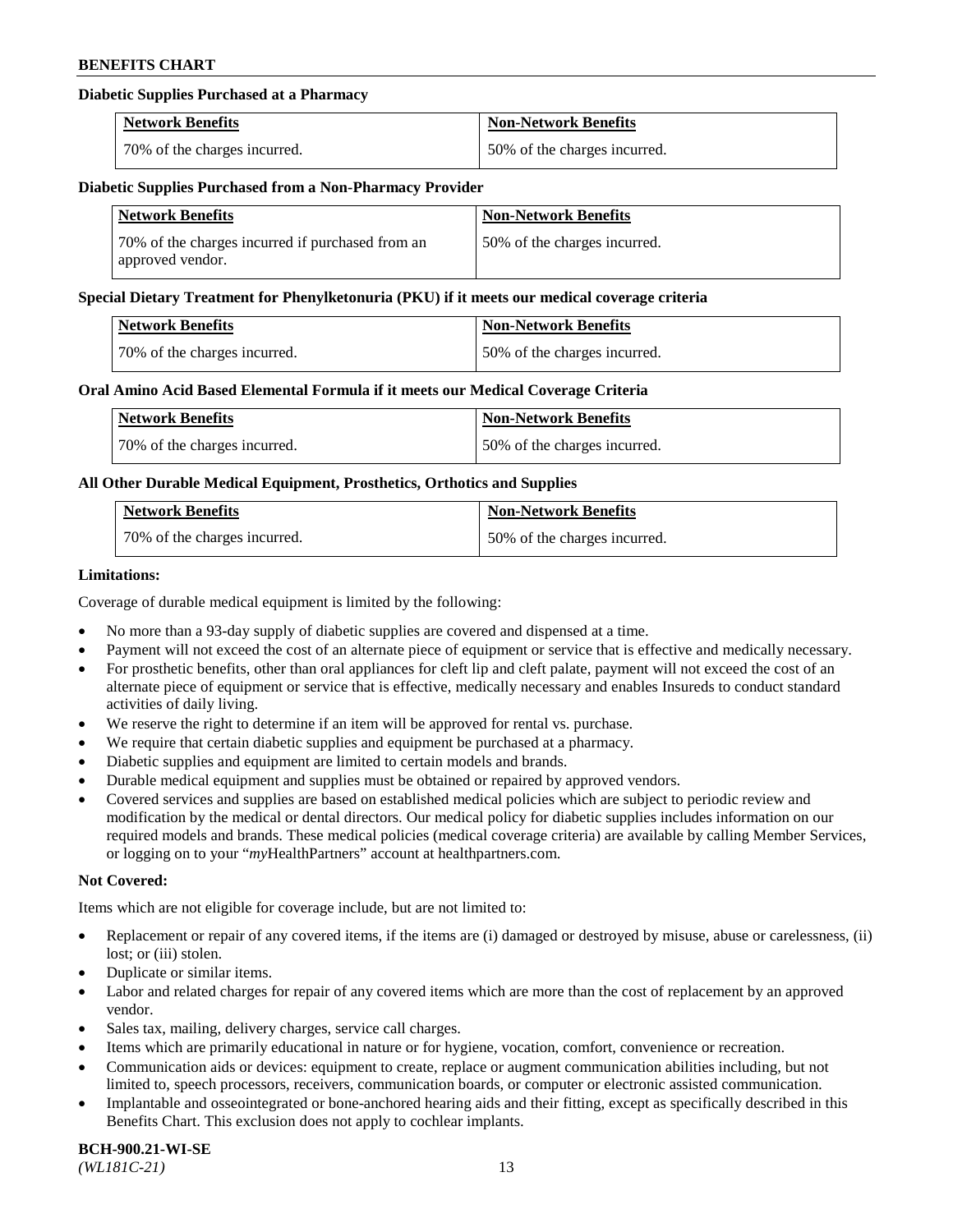- Eyeglasses, contact lenses and their fitting, measurement and adjustment, except as specifically described in this Benefits Chart.
- Hair prostheses (wigs).
- Household equipment which primarily has customary uses other than medical, such as, but not limited to, exercise cycles, air purifiers, central or unit air conditioners, water purifiers, non-allergenic pillows, mattresses or waterbeds.
- Household fixtures including, but not limited to, escalators or elevators, ramps, swimming pools and saunas.
- Modifications to the structure of the home including, but not limited to, wiring, plumbing or charges for installation of equipment.
- Vehicle, car or van modifications including, but not limited to, hand brakes, hydraulic lifts and car carrier.
- Rental equipment while owned equipment is being repaired by non-contracted vendors, beyond one month rental of medically necessary equipment.
- Other equipment and supplies, including but not limited to assistive devices, that we determine are not eligible for coverage.
- See "Services Not Covered" in the Certificate.

## **EMERGENCY AND URGENTLY NEEDED CARE SERVICES**

## **Covered Services:**

We cover services for emergency care and urgently needed care if the services are otherwise eligible for coverage under the Certificate.

**Urgently Needed Care.** These are services to treat an unforeseen illness or injury that:

- are required in order to prevent a serious deterioration in your health; and
- cannot be delayed until the next available clinic or office hours.

| <b>Network Benefits</b>      | <b>Non-Network Benefits</b> |
|------------------------------|-----------------------------|
| 70% of the charges incurred. | See Network Benefits.       |

**Emergency Care.** These are services to treat:

- the sudden, unexpected onset of illness or injury which, if left untreated or unattended until the next available clinic or office hours, would result in hospitalization; or
- a condition requiring professional health services immediately necessary to preserve life or stabilize health.

When reviewing claims for coverage of emergency services, our medical director will take into consideration a reasonable layperson's belief that the circumstances required immediate medical care that could not wait until the next working day or next available clinic appointment.

## **Emergency Care in a Hospital Emergency Room, including Professional Services of a Physician**

| <b>Network Benefits</b>      | <b>Non-Network Benefits</b> |
|------------------------------|-----------------------------|
| 70% of the charges incurred. | See Network Benefits.       |

## **Inpatient Emergency Care in a Hospital**

| <b>Network Benefits</b>      | <b>Non-Network Benefits</b> |
|------------------------------|-----------------------------|
| 70% of the charges incurred. | See Network Benefits.       |

## **Not Covered:**

See "Services Not Covered" in the Certificate.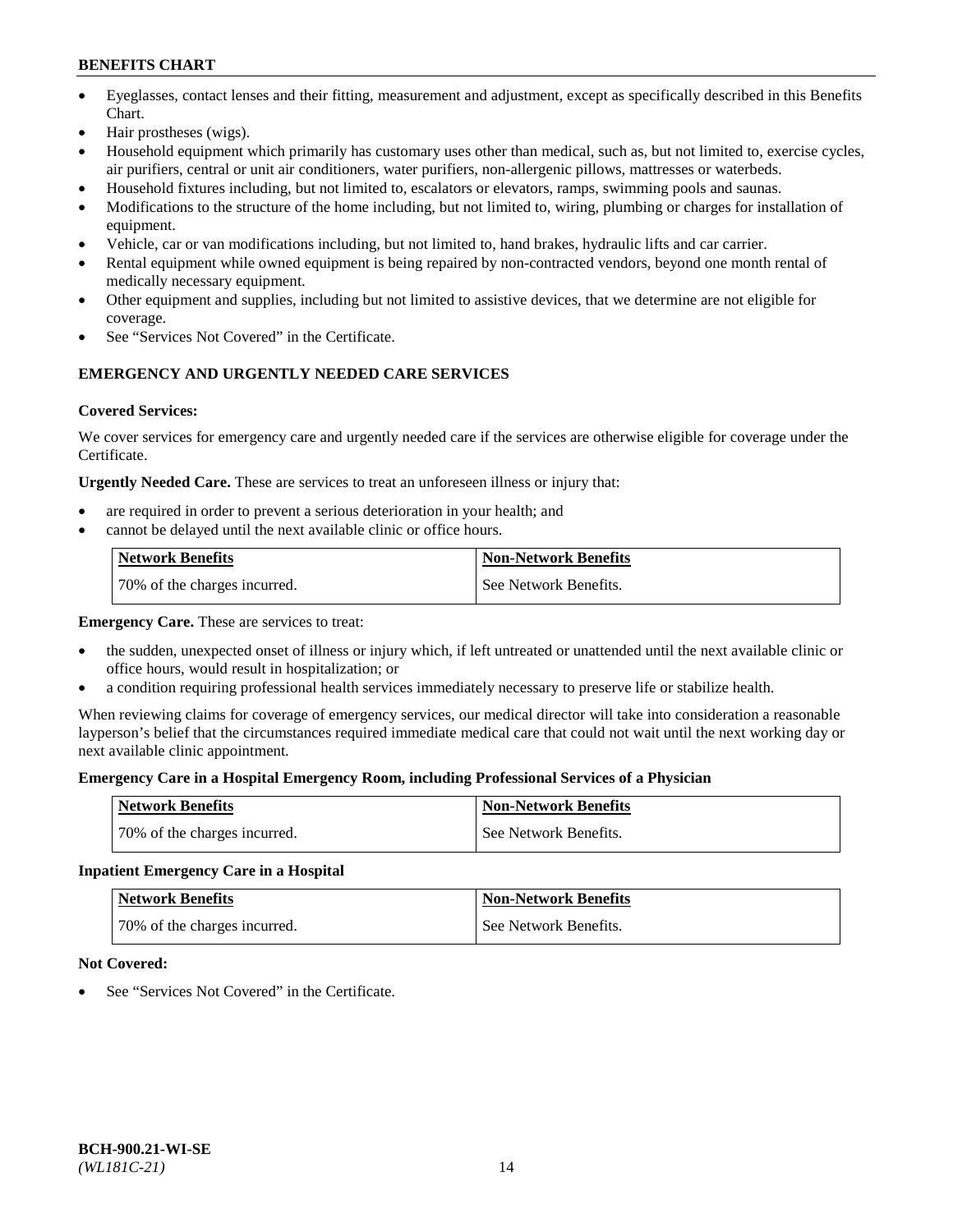## **GENE THERAPY**

## **Covered Services:**

We cover gene therapy treatment if it meets our medical coverage criteria.

| <b>Network Benefits</b>                                                                                                                                                                                 | <b>Non-Network Benefits</b> |
|---------------------------------------------------------------------------------------------------------------------------------------------------------------------------------------------------------|-----------------------------|
| Coverage level is same as corresponding Network<br>Benefits, depending on type of service provided such as<br>Office Visits for Illness or Injury, Inpatient or<br><b>Outpatient Hospital Services.</b> | No coverage.                |

## **Limitations:**

- Gene therapy must be provided by a designated provider.
- Specific types of gene therapy are limited to therapies and conditions specified in our medical coverage criteria.

## **Not Covered:**

See "Services Not Covered" in the Certificate.

## **HEALTH EDUCATION**

### **Covered Services:**

We cover education for preventive services and education for the management of chronic health problems (such as diabetes).

| <b>Network Benefits</b>                                     | <b>Non-Network Benefits</b>  |
|-------------------------------------------------------------|------------------------------|
| 100% of the charges incurred.<br>Deductible does not apply. | 50% of the charges incurred. |

#### **Not Covered:**

See "Services Not Covered" in the Certificate.

## **HOME-BASED HEALTH ASSESSMENT PROGRAM**

#### **Covered Services:**

If you meet our criteria for coverage, you may qualify for our home-based comprehensive health risk assessment program. The program covers a health assessment with a designated nurse practitioner.

| Network Benefits                                            | <b>Non-Network Benefits</b> |
|-------------------------------------------------------------|-----------------------------|
| 100% of the charges incurred.<br>Deductible does not apply. | No coverage.                |

### **Not Covered:**

See "Services Not Covered" in the Certificate.

## **HOME HEALTH SERVICES**

#### **Covered Services:**

We cover skilled nursing services, physical therapy, occupational therapy, speech therapy, respiratory therapy and other therapeutic services, non-routine prenatal and postnatal services, routine postnatal well child visits, as described in our medical coverage criteria, phototherapy services for newborns, home health aide services and other eligible home health services when provided in your home, if you are homebound (i.e., unable to leave home without considerable effort due to a medical condition). Lack of transportation does not constitute homebound status. For phototherapy services for newborns and high risk prenatal services, supplies and equipment are included.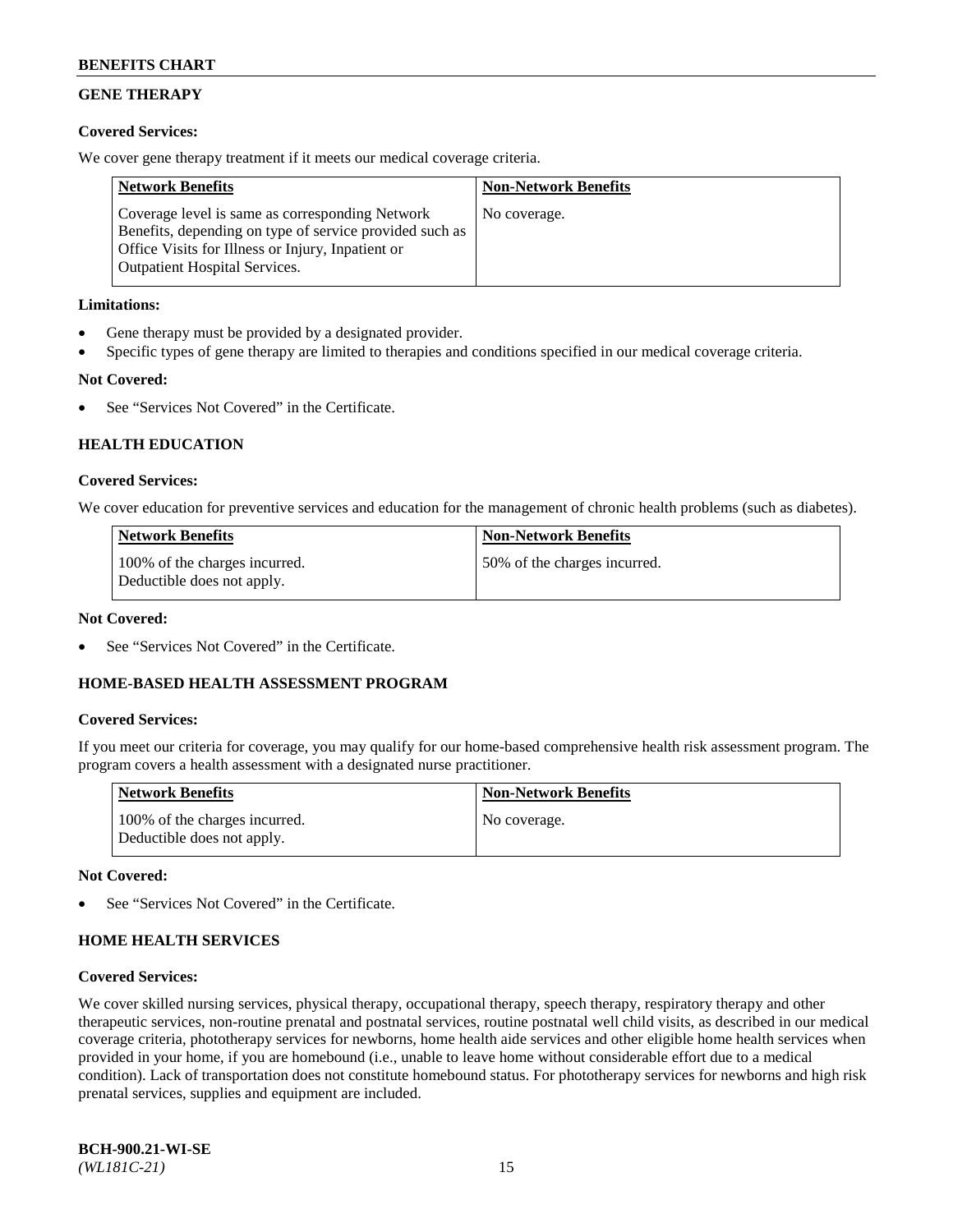We cover total parenteral nutrition/intravenous ("TPN/IV") therapy, equipment, supplies and drugs in connection with IV therapy. IV line care kits are covered under Durable Medical Equipment.

We cover palliative care benefits. Palliative care includes symptom management, education and establishing goals of care. We waive the requirement that you be homebound for a limited number of home visits for palliative care (as shown in this Benefits Chart), if you have a life-threatening, non-curable condition which has a prognosis of survival of two years or less. Additional palliative care visits are eligible under the home health services benefit if you are homebound and meet all other requirements defined in this section.

You do not need to be homebound to receive total parenteral nutrition/intravenous ("TPN/IV") therapy.

Home health services are eligible and covered only when:

- medically necessary; and
- provided as rehabilitative care, terminal care or maternity care; and
- ordered by a physician, and included in the written home care plan.

## **Physical Therapy, Occupational Therapy, Speech Therapy, Respiratory Therapy, Home Health Aide Services and Palliative Care**

| Network Benefits             | <b>Non-Network Benefits</b>  |
|------------------------------|------------------------------|
| 70% of the charges incurred. | 50% of the charges incurred. |

## **TPN/IV Therapy, Skilled Nursing Services, Non-Routine Prenatal/Postnatal Services, and Phototherapy**

| <b>Network Benefits</b>       | <b>Non-Network Benefits</b>  |
|-------------------------------|------------------------------|
| 170% of the charges incurred. | 50% of the charges incurred. |

Each 24-hour visit (or shifts up to 24-hour visits) equals one visit and counts toward the Maximum visits for all other services shown below. Any visit that lasts less than 24 hours regardless of the length of the visit, will count as one visit toward the Maximum visits for all other services shown below. All visits must be medically necessary and benefit eligible.

#### **Routine Prenatal/Postnatal Services and Child Health Supervision Services**

| <b>Network Benefits</b>                                     | <b>Non-Network Benefits</b>  |
|-------------------------------------------------------------|------------------------------|
| 100% of the charges incurred.<br>Deductible does not apply. | 50% of the charges incurred. |

## **Maximum Visits for Palliative Care**

If you are eligible to receive palliative care in the home and you are not homebound, there is a maximum of 12 visits per calendar year.

#### **Maximum Visits for All Services Other Than Palliative Care**

| Network Benefits             | <b>Non-Network Benefits</b>    |
|------------------------------|--------------------------------|
| 60 visits per calendar year. | 1 30 visits per calendar year. |

Each visit provided under the Network Benefits and Non-Network Benefits counts toward the maximums shown under both Maximum visits sections. The routine postnatal well child visits do not count toward the visit limit.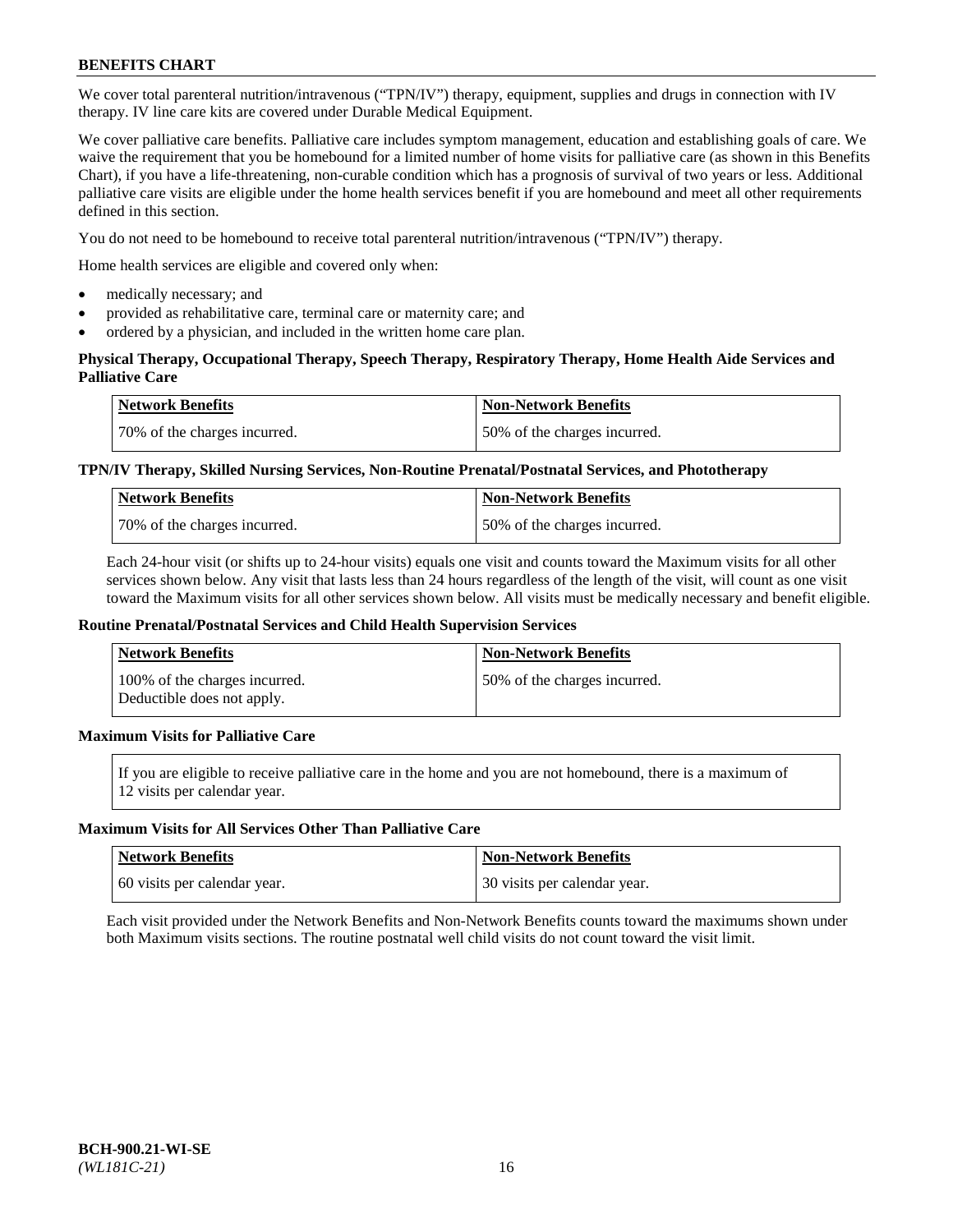## **Limitations:**

- Home health services are not provided as a substitute for a primary caregiver in the home or as relief (respite) for a primary caregiver in the home. We will not reimburse family members or residents in your home for the above services.
- A service shall not be considered a skilled nursing service merely because it is performed by, or under the direct supervision of, a licensed nurse. Where a service (such as tracheotomy suctioning or ventilator monitoring) or like services, can be safely and effectively performed by a non-medical person (or self-administered), without the direct supervision of a licensed nurse, the service shall not be regarded as a skilled nursing service, whether or not a skilled nurse actually provides the service. The unavailability of a competent person to provide a non-skilled service shall not make it a skilled service when a skilled nurse provides it. Only the skilled nursing component of so-called "blended" services (i.e. services which include skilled and non-skilled components) are covered under this Benefits Chart.

## **Not Covered:**

- Financial or legal counseling services.
- Housekeeping or meal services in your home.
- Private duty nursing services.
- Services provided by a family member or enrollee, or a resident in the enrollee's home.
- Vocational rehabilitation and recreational or educational therapy. Recreation therapy is therapy provided solely for the purpose of recreation, including, but not limited to: (a) requests for physical therapy or occupational therapy to improve athletic ability, and (b) braces or guards to prevent sports injuries.
- See "Services Not Covered" in the Certificate.

## **HOME HOSPICE SERVICES**

## **Applicable Definitions:**

**Part-time.** This is up to two hours of service per day, more than two hours is considered continuous care.

**Continuous Care.** This is from two to twelve hours of service per day provided by a registered nurse, licensed practical nurse, or home health aide, during a period of crisis in order to maintain a terminally ill patient at home.

**Appropriate Facility.** This is a nursing home, hospice residence, or other inpatient facility.

**Custodial Care Related to Hospice Services.** This means providing assistance in the activities of daily living and the care needed by a terminally ill patient which can be provided by primary caregiver (i.e., family member or friend) who is responsible for the patient's home care.

## **Covered Services:**

**Home Hospice Program.** We cover the services described below if you are terminally ill and accepted as a home hospice program participant. You must meet the eligibility requirements of the program, and elect to receive services through the home hospice program. The services will be provided in your home, with inpatient care available when medically necessary as described below. If you elect to receive hospice services, you do so in lieu of curative treatment for your terminal illness for the period you are enrolled in the home hospice program.

**Eligibility:** In order to be eligible to be enrolled in the home hospice program, you must: (1) be a terminally ill patient (prognosis of six months or less); (2) have chosen a palliative treatment focus (i.e., emphasizing comfort and supportive services rather than treatment attempting to cure the disease or condition); and (3) continue to meet the terminally ill prognosis as reviewed by our medical director or his or her designee over the course of care. You may withdraw from the home hospice program at any time.

**Eligible Services:** Hospice services include the following services provided in accordance with an approved hospice treatment plan.

- Home Health Services:
	- o Part-time care provided in your home by an interdisciplinary hospice team (which may include a physician, nurse, social worker, and spiritual counselor) and medically necessary home health services are covered.
	- o One or more periods of continuous care in your home or in a setting which provides day care for pain or symptom management, when medically necessary, will be covered.
- Inpatient Services: We cover medically necessary inpatient services.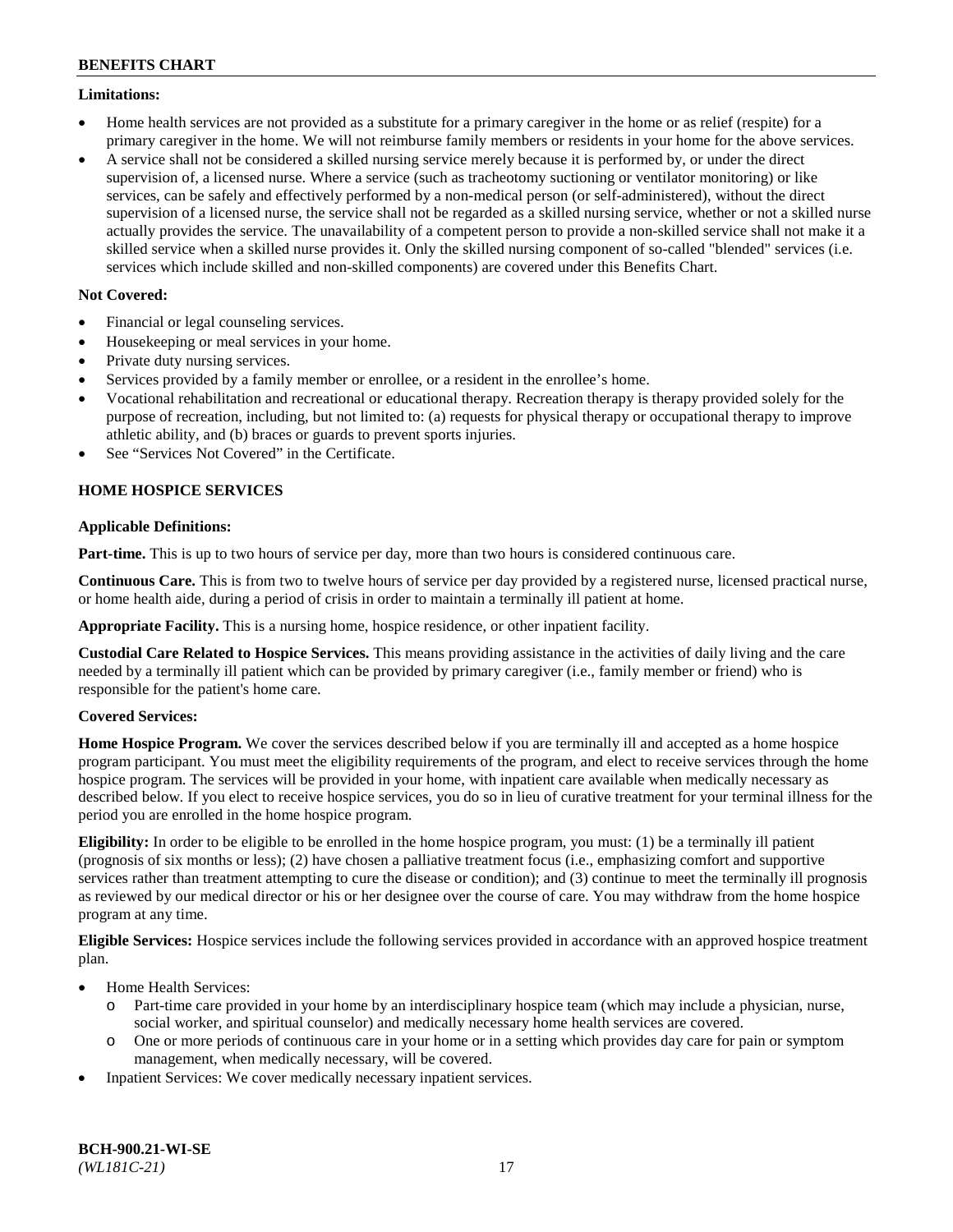- Other Services:
	- Respite care is covered for care in your home or in an appropriate facility, to give your primary caregivers (i.e., family members or friends) rest and/or relief when necessary in order to maintain a terminally ill patient at home.
	- o Medically necessary medications for pain and symptom management.
	- o Semi-electric hospital beds and other durable medical equipment are covered.
	- Emergency and non-emergency care is covered.

| Network Benefits             | Non-Network Benefits         |
|------------------------------|------------------------------|
| 70% of the charges incurred. | 50% of the charges incurred. |

Respite care is limited to 5 days per episode, and respite care and continuous care combined are limited to 30 days.

## **Not Covered:**

- Financial or legal counseling services.
- Housekeeping or meal services in your home.
- Custodial or maintenance care related to hospice services, whether provided in the home or in a nursing home.
- Any service not specifically described as covered services under this home hospice services benefits.
- Any services provided by members of your family or residents in your home.
- See "Services Not Covered" in the Certificate.

## **HOSPITAL AND SKILLED NURSING FACILITY SERVICES**

## **Covered Services:**

We cover services as described below.

## **Medical or Surgical Hospital Services**

**Inpatient Hospital Services:** We cover the following medical or surgical services, for the treatment of acute illness or injury, which require the level of care only provided in an acute care facility. These services must be authorized by a physician.

Inpatient hospital services include: room and board; the use of operating or maternity delivery rooms; intensive care facilities; newborn nursery facilities; general nursing care, anesthesia, laboratory and diagnostic imaging services, radiation therapy, physical therapy, prescription drugs or other medications administered during treatment, blood and blood products (unless replaced), and blood derivatives, and other diagnostic or treatment related hospital services; physician and other professional medical and surgical services provided while in the hospital, including gender reassignment surgery that meets medical coverage criteria.

We cover, following a vaginal delivery, a minimum of 48 hours of inpatient care for the mother and newborn child. We cover, following a caesarean section delivery, a minimum of 96 hours of inpatient care for the mother and newborn child.

Group health plans and health insurance issuers generally may not, under Federal law, restrict benefits for any hospital length of stay in connection with childbirth for the mother of newborn child to less than 48 hours following a vaginal delivery, or less than 96 hours following a caesarean section. However, Federal law generally does not prohibit the mother's or newborn's attending provider, after consulting with the mother, from discharging the mother or her newborn earlier than 48 hours (or 96 hours as applicable). In any case plans and issuers may not, under Federal law, require that a provider obtain authorization from the plan or the insurance issuer for prescribing a length of stay not in excess of 48 hours (or 96 hours).

| Network Benefits             | Non-Network Benefits         |
|------------------------------|------------------------------|
| 70% of the charges incurred. | 50% of the charges incurred. |

Each Insured's admission or confinement, including that of a newborn child, is separate and distinct from the admission or confinement of any other Insured.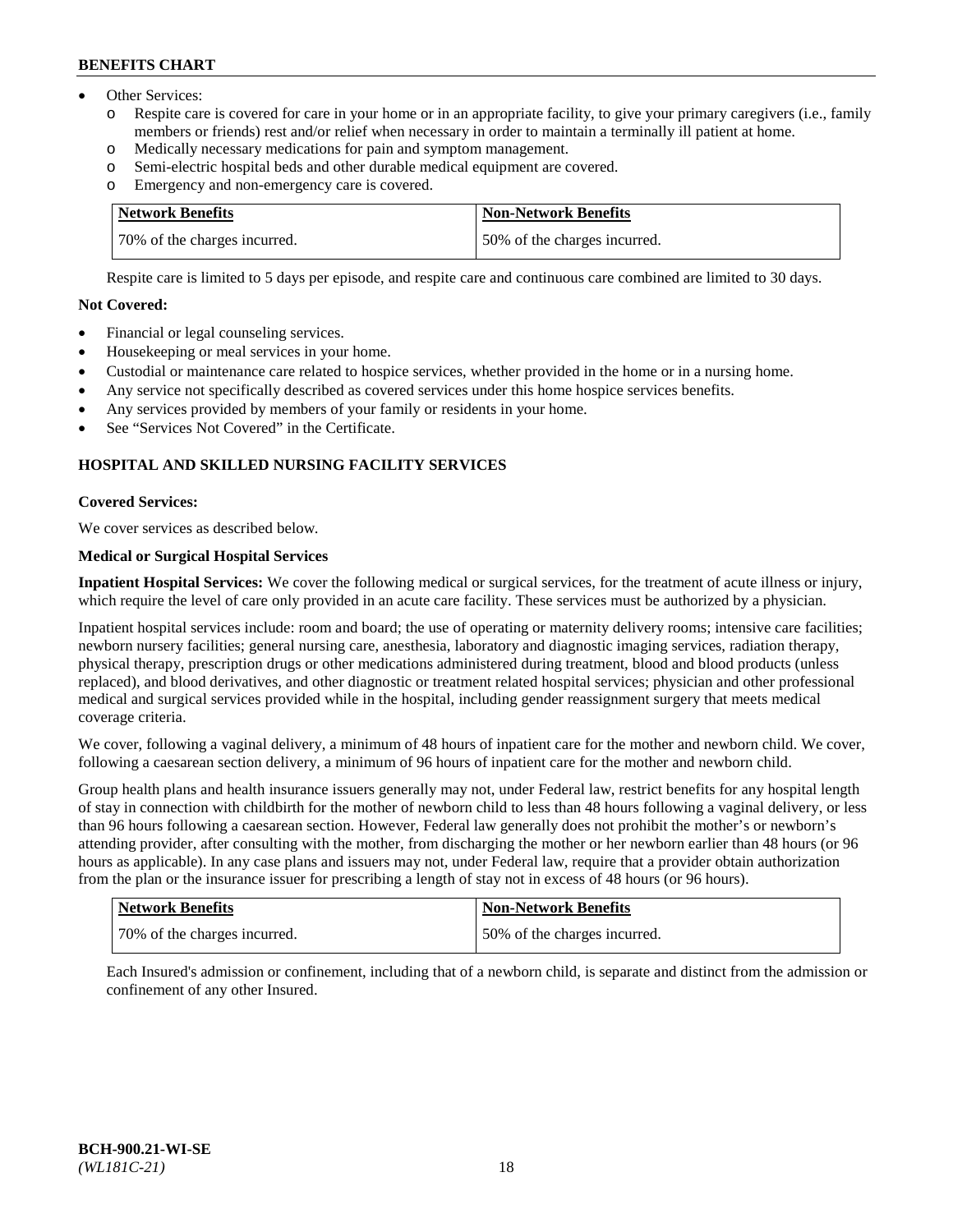**Outpatient Hospital, Ambulatory Care or Surgical Facility Services:** We cover the following medical and surgical services, for diagnosis or treatment of illness or injury on an outpatient basis. These services must be authorized by a physician.

Outpatient services include: use of operating rooms, maternity delivery rooms or other outpatient departments, rooms or facilities; and the following outpatient services: general nursing care, anesthesia, laboratory and diagnostic imaging services, radiation therapy, physical therapy, drugs administered during treatment, blood and blood products (unless replaced), and blood derivatives, and other diagnostic or treatment related outpatient services; physician and other professional medical and surgical services provided while an outpatient, including colonoscopies (starting at age 50, or under age 50 for people at high risk of colorectal cancer), and gender reassignment surgery that meets medical coverage criteria.

For Network Benefits, non-emergent, scheduled outpatient Magnetic Resonance Imaging (MRI) and Computed Tomography (CT) must be provided at a designated facility. Your physician or facility will obtain or verify prior authorization for these services, as needed.

To see the benefit level for diagnostic imaging services, laboratory services and physical therapy, see benefits under Diagnostic Imaging Services, Laboratory Services and Physical Therapy in this Benefits Chart.

| <b>Network Benefits</b>      | <b>Non-Network Benefits</b>  |
|------------------------------|------------------------------|
| 70% of the charges incurred. | 50% of the charges incurred. |

## **Skilled Nursing Facility Care:**

We cover room and board, daily skilled nursing and related ancillary services for post-acute treatment and rehabilitative care of illness or injury that meets medical coverage criteria. Rehabilitation services are limited to services where significant measurable progress is expected to occur within a reasonable period of time.

| <b>Network Benefits</b>                      | <b>Non-Network Benefits</b>                  |
|----------------------------------------------|----------------------------------------------|
| 70\% of the charges incurred.                | 150% of the charges incurred.                |
| Limited to a 30 day maximum per confinement. | Limited to a 30 day maximum per confinement. |

Each day of services provided under the Network Benefits and Non-Network Benefits, combined, applies toward the maximum shown above.

#### **Not Covered:**

- Services for items for personal convenience, such as television rental, are not covered.
- See "Services Not Covered" in the Certificate.

## **INFERTILITY SERVICES**

#### **Covered Services:**

We cover the diagnosis of infertility. These services include diagnostic procedures and tests provided in connection with an infertility evaluation, office visits and consultations to diagnose infertility.

| Network Benefits             | <b>Non-Network Benefits</b>  |
|------------------------------|------------------------------|
| 70% of the charges incurred. | 50% of the charges incurred. |

Coverage is limited to office visits and consultations to diagnose infertility. Treatment is not covered.

#### **Not Covered:**

- Treatment of infertility, including, but not limited to, office visits, laboratory, diagnostic imaging services, and drugs for the treatment of infertility; assisted reproduction, including, but not limited to, gamete intrafallopian tube transfer (GIFT), zygote intrafallopian tube transfer (ZIFT) intracytoplasmic sperm injection (ICSI), and/or in-vitro fertilization (IVF), and all charges associated with such procedures; reversal of sterilization; artificial insemination; and sperm, ova or embryo acquisition, retrieval or storage; however, we cover office visits and consultations to diagnose infertility.
- Services related to the establishment of surrogate pregnancy and fees for a surrogate.
- See "Services Not Covered" in the Certificate.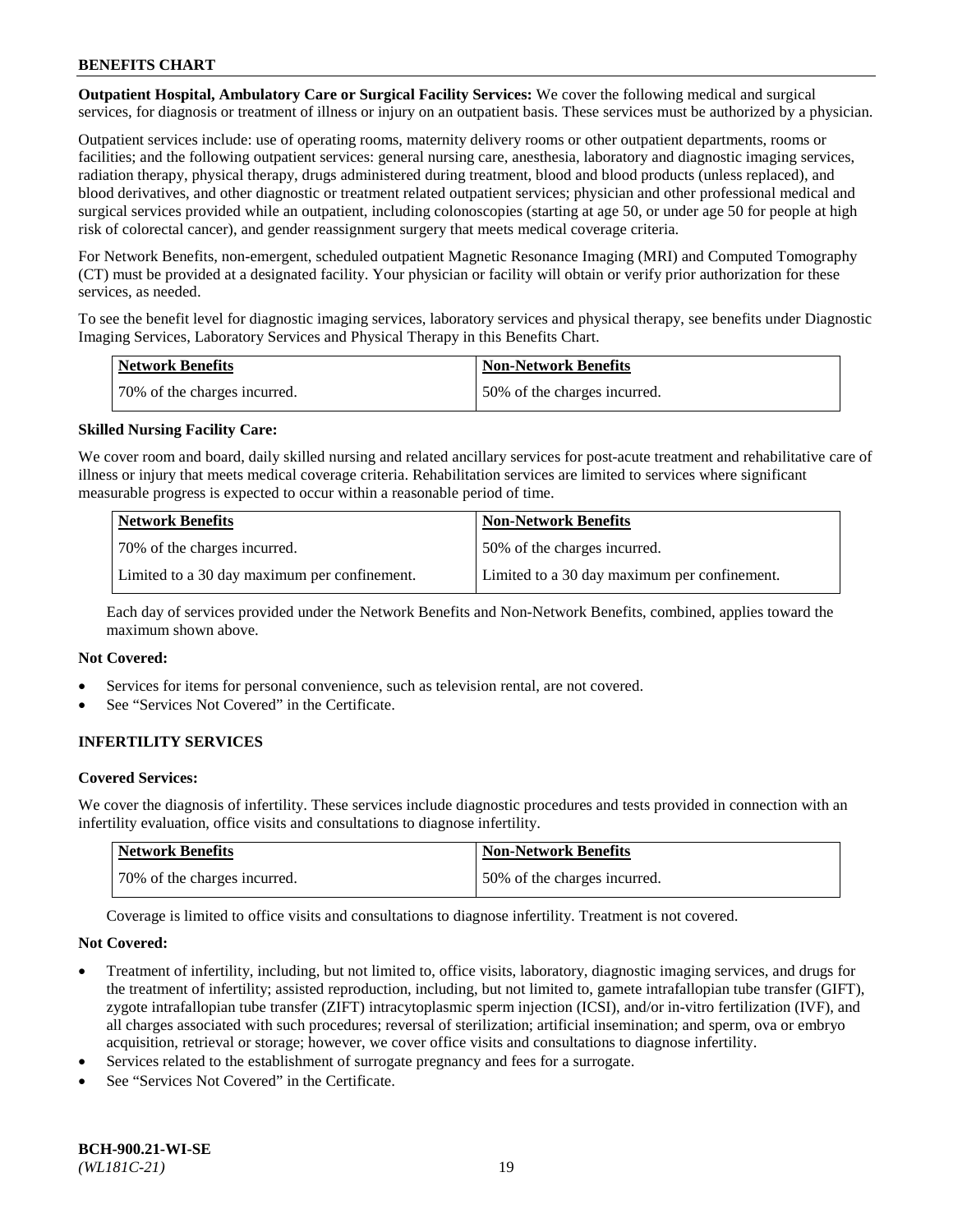## **LABORATORY SERVICES**

## **Covered Services:**

We cover laboratory tests when ordered by a provider and provided in a clinic or outpatient hospital facility. This includes blood tests to detect lead exposure in children between the ages of 6 months and 72 months.

To see the benefit level for inpatient hospital or skilled nursing facility services, see benefits under "Inpatient Hospital and Skilled Nursing Facility Services" in this Benefits Chart.

**Prostate-specific antigen (PSA) test coverage.** We cover prostate cancer screening for men 40 years of age or over who are symptomatic or in a high-risk category and for all men 50 years of age or older. Coverage includes a prostate-specific antigen blood test and a digital rectal examination.

| Network Benefits             | <b>Non-Network Benefits</b>  |
|------------------------------|------------------------------|
| 70% of the charges incurred. | 50% of the charges incurred. |

### **All other laboratory services**

## **Services for Illness or Injury**

| <b>Network Benefits</b>      | Non-Network Benefits         |
|------------------------------|------------------------------|
| 70% of the charges incurred. | 50% of the charges incurred. |

## **Preventive Services**

Laboratory services associated with preventive services are covered at the benefit level shown in the "Preventive Services" section of this Benefits Chart.

#### **Not Covered:**

See "Services Not Covered" in the Certificate.

## **MASTECTOMY RECONSTRUCTION BENEFIT**

#### **Covered Services:**

We cover reconstruction of the breast on which the mastectomy has been performed; surgery and reconstruction of the other breast to produce symmetrical appearance, and prostheses and physical complications of all stages of mastectomy, including lymphedemas.

| <b>Network Benefits</b>                               | <b>Non-Network Benefits</b>                           |
|-------------------------------------------------------|-------------------------------------------------------|
| Coverage level is same as corresponding Network       | Coverage level is same as corresponding Non-Network   |
| Benefits, depending on type of service provided, such | Benefits, depending on type of service provided, such |
| as Office Visits for Illness or Injury, Inpatient or  | as Office Visits for Illness or Injury, Inpatient or  |
| Outpatient Hospital Services.                         | Outpatient Hospital Services.                         |

#### **Not Covered:**

See "Services Not Covered" in the Certificate.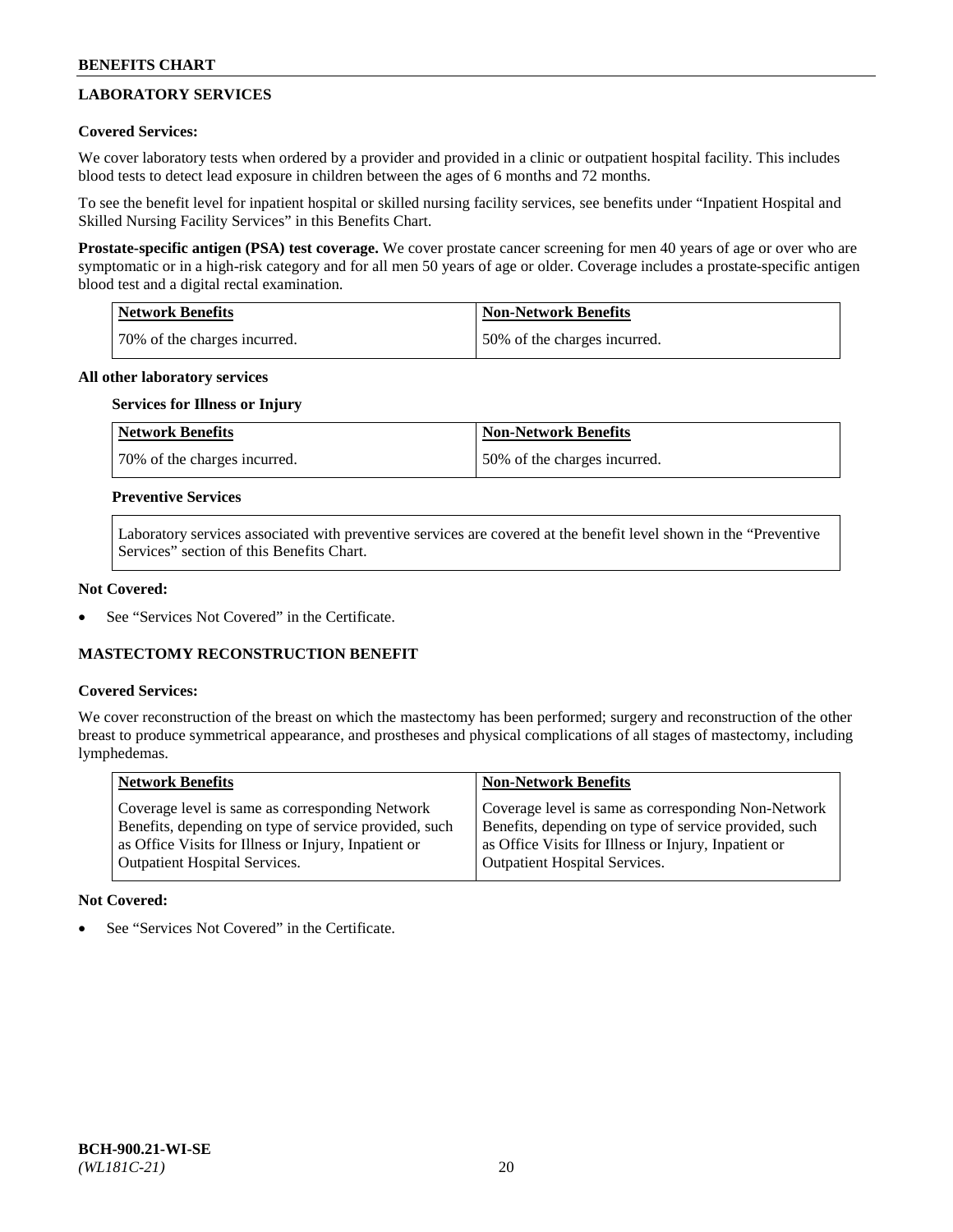## **MEDICATION THERAPY DISEASE MANAGEMENT PROGRAM**

### **Covered Services:**

If you meet our criteria for coverage, you may qualify for our Medication Therapy Disease Management Program.

The program covers consultations with a designated Network pharmacist.

Covered services are based on established medical policies, which are subject to periodic review and modification by the medical directors. These medical policies (medical coverage criteria) are available by calling Member Services, or logging on to your "*my*HealthPartners" account at [healthpartners.com.](http://www.healthpartners.com/)

| Network Benefits                                            | <b>Non-Network Benefits</b> |
|-------------------------------------------------------------|-----------------------------|
| 100% of the charges incurred.<br>Deductible does not apply. | No coverage.                |

### **Not Covered:**

See "Services Not Covered" in the Certificate.

## **OFFICE VISITS FOR ILLNESS OR INJURY**

### **Covered Services:**

We cover the following when medically necessary: professional medical and surgical services and related supplies, including biofeedback, of physicians and other health care providers; blood and blood products (unless replaced) and blood derivatives.

We cover diagnosis and treatment of illness or injury to the eyes. Where contact or eye glass lenses are prescribed as medically necessary for the post-operative treatment of cataracts or for the treatment of aphakia, or keratoconus, we cover the initial evaluation, lenses and fitting. Insureds must pay for lens replacement beyond the initial pair.

## **Office Visits**

| <b>Network Benefits</b>      | <b>Non-Network Benefits</b>  |
|------------------------------|------------------------------|
| 70% of the charges incurred. | 50% of the charges incurred. |

#### **Convenience Clinics**

| Network Benefits             | <b>Non-Network Benefits</b>  |
|------------------------------|------------------------------|
| 70% of the charges incurred. | 50% of the charges incurred. |

#### **Scheduled Telephone Visits**

| <b>Network Benefits</b>      | <b>Non-Network Benefits</b>  |
|------------------------------|------------------------------|
| 70% of the charges incurred. | 50% of the charges incurred. |

#### **E-Visits**

#### **Access to Online Care through virtuwell a[t virtuwell.com](https://www.virtuwell.com/)**

| Network Benefits              | <b>Non-Network Benefits</b> |
|-------------------------------|-----------------------------|
| 100% of the charges incurred. | Not applicable.             |

## **All Other E-Visits**

| <b>Network Benefits</b>      | <b>Non-Network Benefits</b>  |
|------------------------------|------------------------------|
| 70% of the charges incurred. | 50% of the charges incurred. |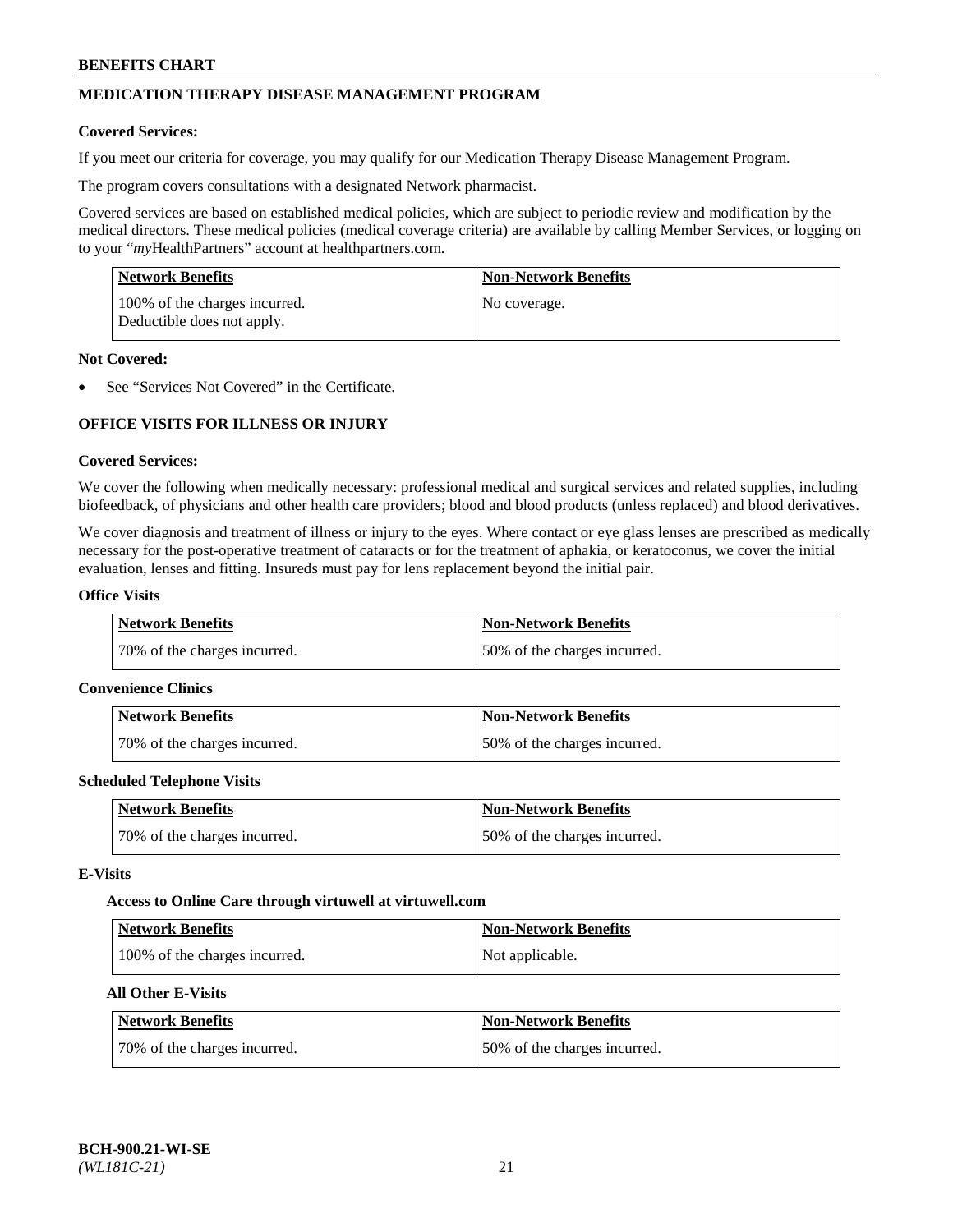## **Injections Administered in a Physician's Office, other than immunizations**

#### **Allergy Injections**

| <b>Network Benefits</b>      | <b>Non-Network Benefits</b>  |
|------------------------------|------------------------------|
| 70% of the charges incurred. | 50% of the charges incurred. |

## **All Other Injections**

| <b>Network Benefits</b>      | <b>Non-Network Benefits</b>  |
|------------------------------|------------------------------|
| 70% of the charges incurred. | 50% of the charges incurred. |

### **Not Covered:**

- Court ordered treatment, except as described in this Benefits Chart. Any resulting court ordered treatment for mental health services will be subject to the Certificate's requirement for medical necessity.
- See "Services Not Covered" in the Certificate.

## **PEDIATRIC EYEWEAR**

## **Covered Services:**

We cover pediatric eyewear for children under age 19, subject to our medical coverage criteria. Coverage under this provision will continue until the end of the month in which the child turns age 19. These medical policies (medical coverage criteria) are available by calling Member Services, or logging on to your "*my*HealthPartners" account a[t healthpartners.com.](https://www.healthpartners.com/hp/index.html)

| Network Benefits             | <b>Non-Network Benefits</b> |
|------------------------------|-----------------------------|
| 70% of the charges incurred. | No coverage.                |

Limited to one pair of eyeglasses (lenses and frames), or one pair of contact lenses per calendar year.

## **Not Covered:**

See "Services Not Covered" in the Certificate.

## **PHYSICAL THERAPY, OCCUPATIONAL THERAPY, SPEECH THERAPY AND OTHER SPECIFIED THERAPIES**

#### **Covered Services:**

We cover the following physical therapy, occupational therapy and speech therapy services:

- Medically necessary rehabilitative care to correct the effects of illness or injury.
- Habilitative care rendered for congenital, developmental or medical conditions which have significantly limited the successful initiation of normal speech and normal motor development.

Massage therapy which is performed in conjunction with other treatment/modalities by a physical or occupational therapist is part of a prescribed treatment plan and is not billed separately is covered.

We cover services provided in a clinic. To see the benefit level for inpatient hospital or skilled nursing facility services, see benefits under "Inpatient Hospital and Skilled Nursing Facility Services".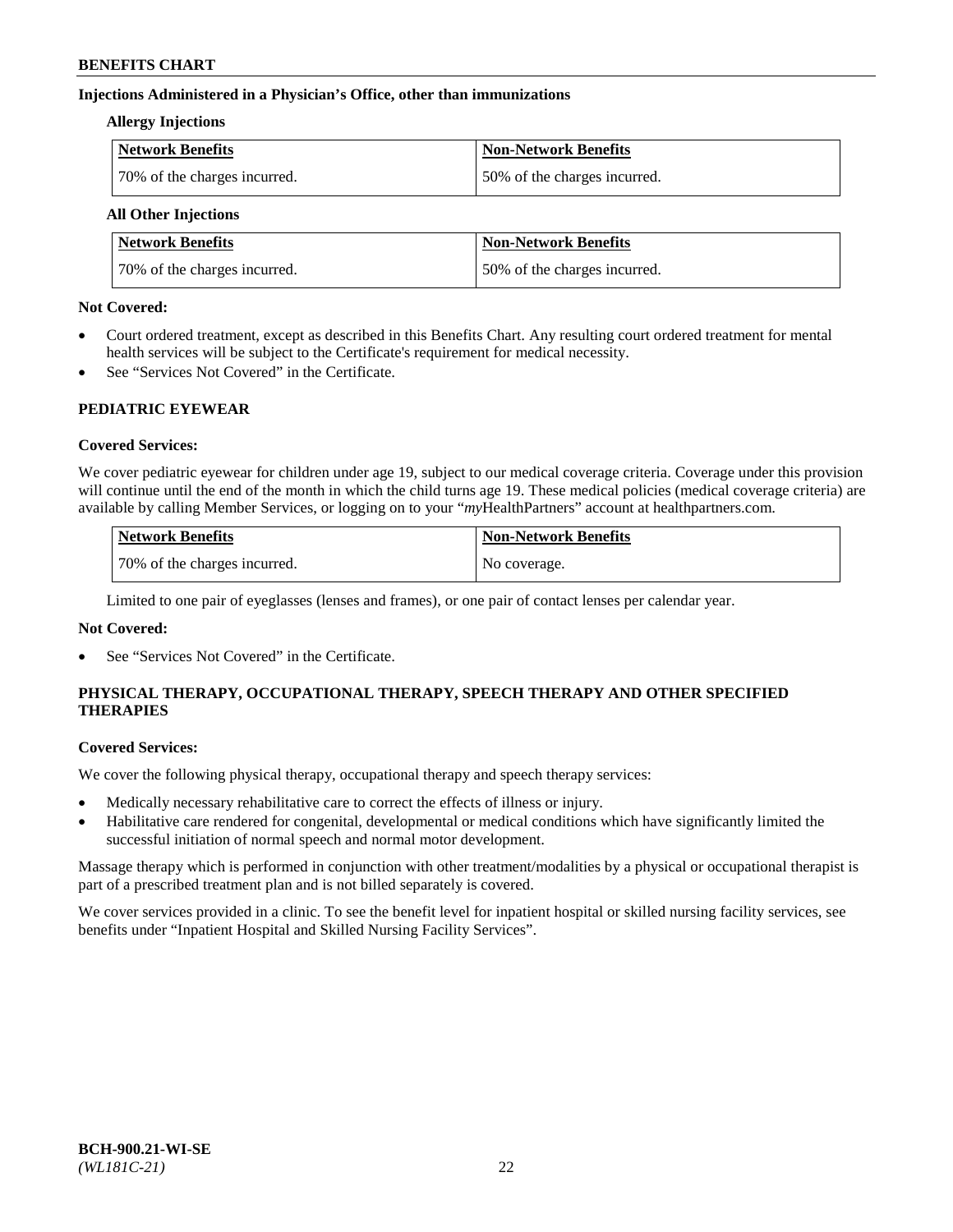## **Rehabilitative Care**

| <b>Network Benefits</b>                                                                       | <b>Non-Network Benefits</b>                                                                   |
|-----------------------------------------------------------------------------------------------|-----------------------------------------------------------------------------------------------|
| 70% of the charges incurred.                                                                  | 150% of the charges incurred.                                                                 |
| Physical, Occupational and Speech Therapy are<br>limited to 20 visits each per calendar year. | Physical, Occupational and Speech Therapy are<br>limited to 20 visits each per calendar year. |

In addition to the services provided above, we cover a minimum of:

- 20 visits per calendar year for pulmonary rehabilitation therapy.
- 36 visits per calendar year for cardiac rehabilitation therapy.
- 30 visits per calendar year for post-cochlear implant aural therapy.
- 20 visits per calendar year for cognitive rehabilitation therapy.

The maximum number of visits is combined for Network Benefits and Non-Network Benefits.

## **Habilitative Services**

| <b>Network Benefits</b>                                                                       | <b>Non-Network Benefits</b>                                                                   |
|-----------------------------------------------------------------------------------------------|-----------------------------------------------------------------------------------------------|
| 70% of the charges incurred.                                                                  | 50% of the charges incurred.                                                                  |
| Physical, Occupational and Speech Therapy are<br>limited to 20 visits each per calendar year. | Physical, Occupational and Speech Therapy are<br>limited to 20 visits each per calendar year. |

The maximum number of visits is combined for Network Benefits and Non-Network Benefits.

## **Not Covered:**

- Massage therapy for the purpose of comfort or convenience of the Insured.
- See "Services Not Covered" in the Certificate.

## **PRESCRIPTION DRUG SERVICES**

## **Covered Services:**

We cover prescription drugs and medications that can be self-administered or are administered in a physician's office.

We will refill a prescription for eye drops covered under this Benefits Chart if the Insured requests a refill and the original prescription specified that additional quantities would be needed, providing the refill request does not exceed the quantities needed, and the following conditions are met:

- If the Insured requests a 30-day refill supply, the request must be made between 22 and 30 days of the later of (a) the original date that the prescription was distributed to the insured or (b) the date that the most recent refill was distributed to the Insured; or
- If the Insured requests a 90-day refill supply, the request must be made between 67 and 90 days of the later of (a) the original date that the prescription was distributed to the insured or (b) the date that the most recent refill was distributed to the Insured.

## **For Network Benefits, drugs and medications must be obtained at a Network pharmacy.**

# **For Non-Network Benefits, drugs and medications must be part of the formulary.**

# **Outpatient Drugs (except as specified below)**

| <b>Network Benefits</b>                                                                                                                                                                                               | <b>Non-Network Benefits</b>  |
|-----------------------------------------------------------------------------------------------------------------------------------------------------------------------------------------------------------------------|------------------------------|
| Formulary drugs are covered at 70% of the charges<br>incurred.                                                                                                                                                        | 50% of the charges incurred. |
| Formulary insulin is considered preventive and is not<br>subject to your deductible. In no event will your cost for<br>a formulary insulin drug exceed \$25.<br>Non-formulary drugs are covered at 50% of the charges |                              |
| incurred.                                                                                                                                                                                                             |                              |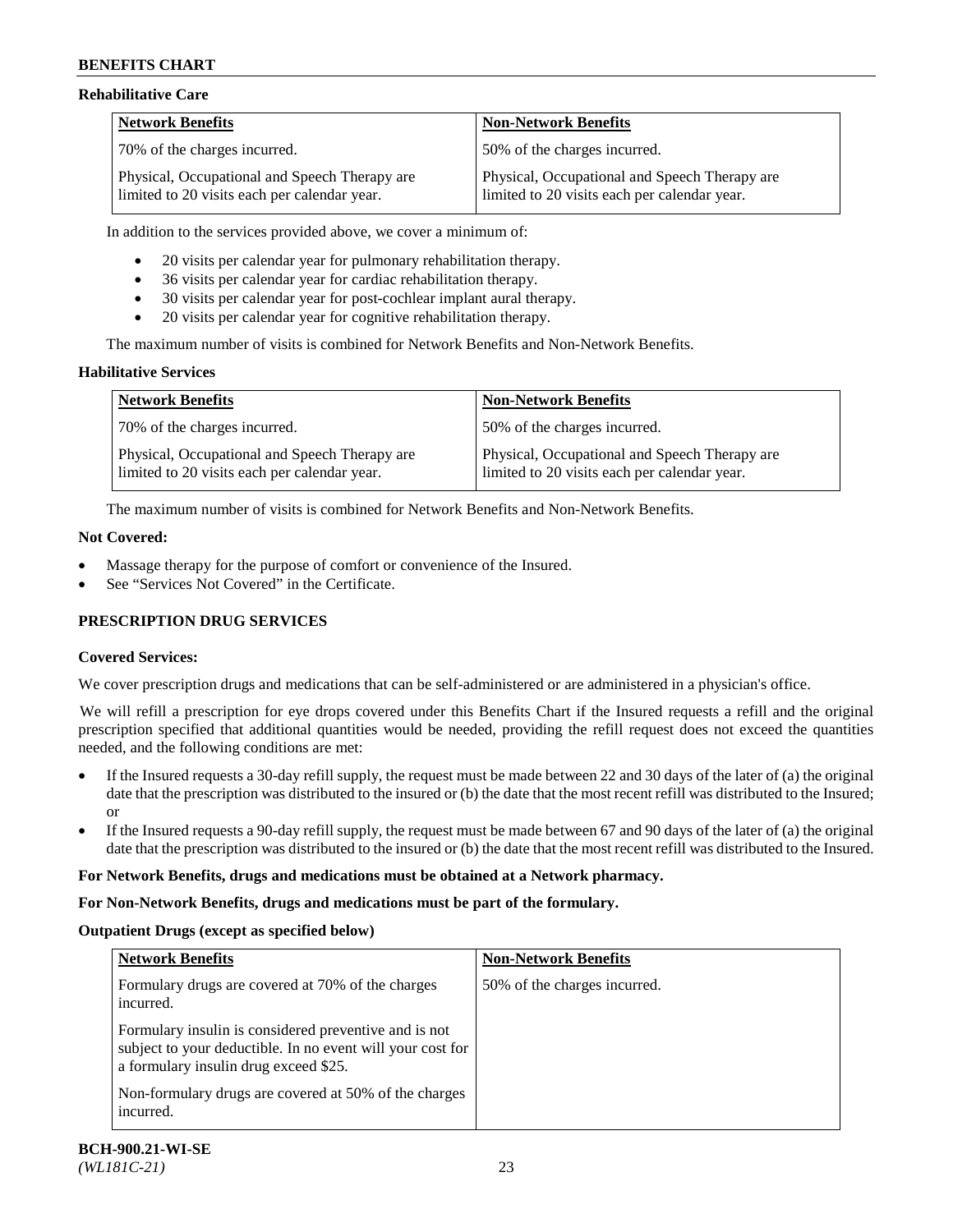**Oral chemotherapy drugs** are included on the Specialty Drug List. However, you pay the applicable outpatient drug benefit. As required by Wisconsin law, you will not pay higher cost sharing (deductible, copayment or coinsurance) for orally administered chemotherapy drugs than you pay for injected or intravenously administered chemotherapy drugs.

### **Mail Order Drugs**

| <b>Network Benefits</b>                                                                                                                                                       | <b>Non-Network Benefits</b>           |
|-------------------------------------------------------------------------------------------------------------------------------------------------------------------------------|---------------------------------------|
| For your convenience, you may also get up to a 93-day<br>supply of outpatient prescription drugs that can be self-<br>administered through the designated mail order service. | See Network Mail Order Drugs Benefit. |
| New prescriptions to treat certain chronic conditions<br>and trial drugs will be limited to quantity limits<br>described at the end of this section.                          |                                       |
| Specialty Drugs are not available through the mail order<br>service.                                                                                                          |                                       |

### **Tobacco Cessation Drugs are covered for all FDA approved tobacco cessation drugs**

| Network Benefits                                            | Non-Network Benefits         |
|-------------------------------------------------------------|------------------------------|
| 100% of the charges incurred.<br>Deductible does not apply. | 50% of the charges incurred. |

### **Contraceptive Drugs**

| <b>Network Benefits</b>                                                                                                                                         | <b>Non-Network Benefits</b>  |
|-----------------------------------------------------------------------------------------------------------------------------------------------------------------|------------------------------|
| 100% of the charges incurred for formulary drugs.<br>Deductible does not apply.                                                                                 | 50% of the charges incurred. |
| If a physician requests that a non-formulary<br>contraceptive drug be dispensed as written, the drug<br>will be covered at 100%, not subject to the deductible. |                              |

## **Specialty Drugs that are Self-Administered**

| <b>Network Benefits</b>                                                                                              | <b>Non-Network Benefits</b> |
|----------------------------------------------------------------------------------------------------------------------|-----------------------------|
| 70% of the charges incurred.                                                                                         | No coverage.                |
| Specialty Drugs are limited to drugs on the Specialty<br>Drug List and must be obtained from a designated<br>vendor. |                             |

**Oral chemotherapy drugs** are included on the Specialty Drug List. However, you pay the applicable outpatient drug benefit. As required by Wisconsin law, you will not pay higher cost sharing (deductible, copayment or coinsurance) for orally administered chemotherapy drugs than you pay for injected or intravenously administered chemotherapy drugs.

#### **Limitations:**

- Certain drugs may require prior authorization as indicated on the formulary. HealthPartners may require prior authorization for the drug and also the site where the drug will be provided. Certain drugs are subject to our utilization review process and quantity limits.
- Certain non-formulary drugs require prior authorization. In addition, certain drugs may be subject to any quantity limits applied as part of our trial program.
- If an Insured requests a brand name drug when there is a generic equivalent, the brand name drug will be covered up to the charge that would apply to the generic drug, minus any required copayment. If a physician requests that a brand name drug be dispensed as written, and we determine the brand name drug is medically necessary, the drug will be paid at the nonformulary benefit..
- We may require insureds to try over-the-counter (OTC) drug alternatives before approving more costly formulary prescription drugs.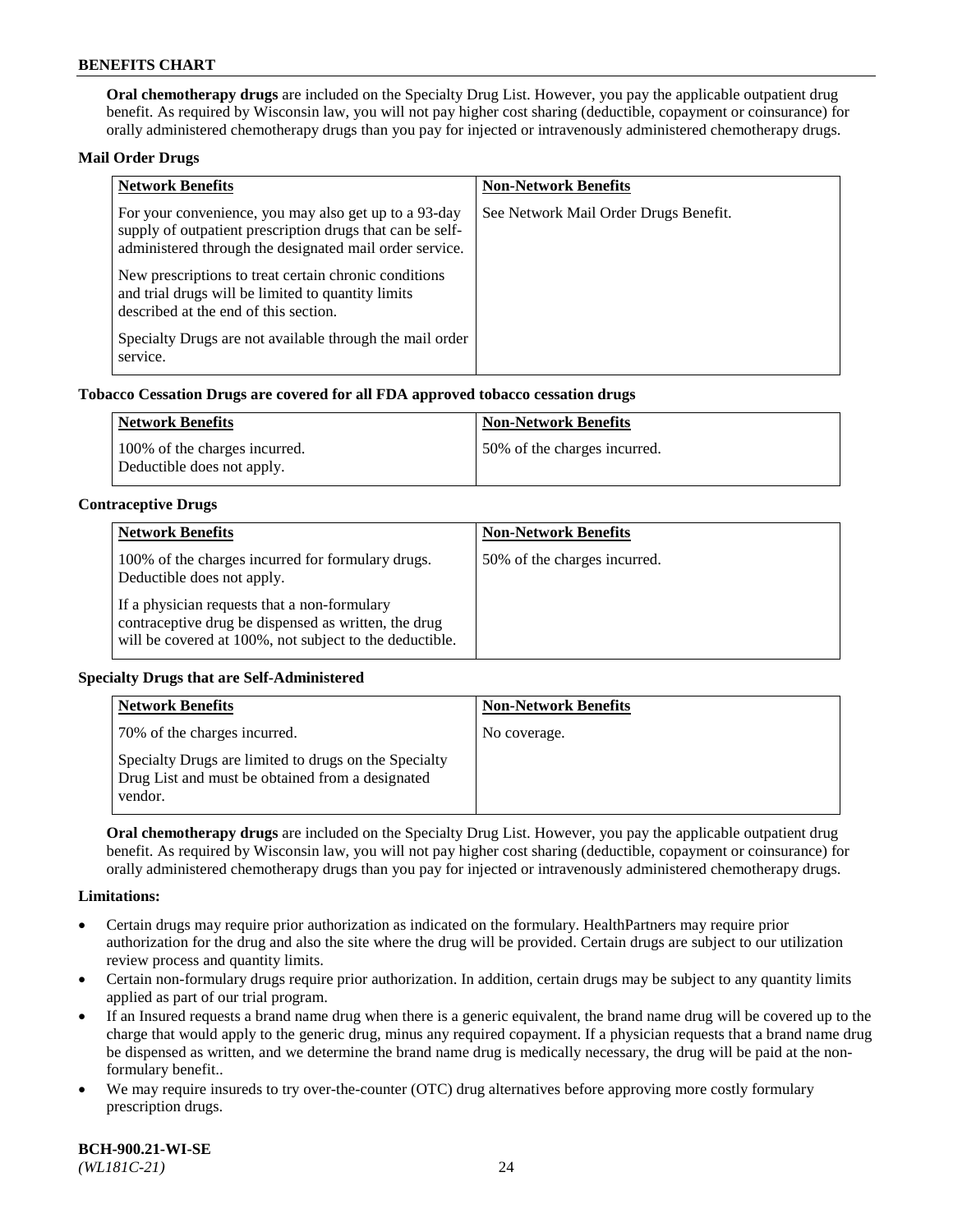- Unless otherwise specified in the Prescription Drug Services section, you may receive up to a 31-day supply per prescription.
- A 93-day supply will be covered and dispensed only at pharmacies that participate in our extended day supply program.
- New prescriptions to treat certain chronic conditions are limited to a 31-day supply.
- No more than a 31-day supply of specialty drugs will be covered and dispensed at a time unless it's a manufacturer supplied drug that cannot be split that supplies the member with more than a 31-day supply.
- If a copayment is required, you must pay one copayment for each 31-day supply, or portion thereof. **Not Covered:**
- Replacement of prescription drugs, medications, equipment and supplies due to loss, damage or theft.
- Nonprescription (over-the-counter) drugs or medications, including, but not limited to, vitamins, supplements, homeopathic remedies, and non-FDA approved drugs, unless listed on the formulary and prescribed by a physician or legally authorized health care provider under applicable state and federal law. This exclusion does not include over-thecounter contraceptives for women as allowed under the Affordable Care Act when the Insured obtains a prescription for the item. In addition, if the Insured obtains a prescription, this exclusion does not include aspirin to prevent cardiovascular disease for men and women of certain ages; folic acid supplements for women who may become pregnant; fluoride chemoprevention supplements for children without fluoride in their water source; and iron supplements for children age 6-12 who are at risk for anemia.
- All drugs for the treatment of sexual dysfunction.
- All drugs for the treatment of growth deficiency.
- All drugs for the treatment of infertility.
- Medical cannabis.
- Drugs on the Excluded Drug List. The Excluded Drug List includes select drugs within a therapy class that are not eligible for coverage. This includes drugs that may be excluded for certain indications. The Excluded Drug List is available at [healthpartners.com.](http://www.healthpartners.com/)
- Drugs that are newly approved by the FDA until they are reviewed and approved by HealthPartners Pharmacy and Therapeutics Committee.
- Medical devices approved by the FDA will not be covered under the Prescription Drug Services section unless they are on our formulary. Covered medical devices are generally submitted and reimbursed under your medical benefits.
- See "Services Not Covered" in the Certificate.

## **PREVENTIVE SERVICES**

#### **Applicable Definitions:**

**Routine Preventive Services** are routine health care services that include screenings, check-ups and counseling to prevent illness, disease or other health problems before symptoms occur.

**Diagnostic Services** are services to help a provider understand your symptoms, diagnose illness and decide what treatment may be needed. They may be the same services that are listed as preventive services, but they are being used as diagnostic services. Your provider will determine if these services are preventive or diagnostic. These services are not preventive if received as part of a visit to diagnose, manage or maintain an acute or chronic medical condition, illness or injury. When that occurs, unless otherwise indicated below, standard deductibles, copayments or coinsurance apply.

#### **Covered Services:**

We cover preventive services that meet any of the requirements under the Affordable Care Act (ACA) shown in the bulleted items below. These preventive services are covered at 100% under the Network Benefits with no deductible, copayments or coinsurance. (If a preventive service is not required by the ACA and it is covered at a lower benefit level, it will be specified below.) Preventive benefits mandated under the ACA are subject to periodic review and modification. Changes would be effective in accordance with the federal rules. Preventive services mandated by the ACA include:

- Evidence-based items or services that have in effect a rating of A or B in the current recommendations of the United States Preventive Services Task Force with respect to the individual;
- Immunizations for routine use in children, adolescents, and adults that have in effect a recommendation from the Advisory Committee on Immunization Practices of the Centers for Disease Control and Prevention with respect to the individual;
- With respect to infants, children, and adolescents, evidence-informed preventive care and screenings provided for in comprehensive guidelines supported by the Health Resources and Services Administration; and
- With respect to women, preventive care and screenings provided for in comprehensive guidelines supported by the Health Resources and Services Administration.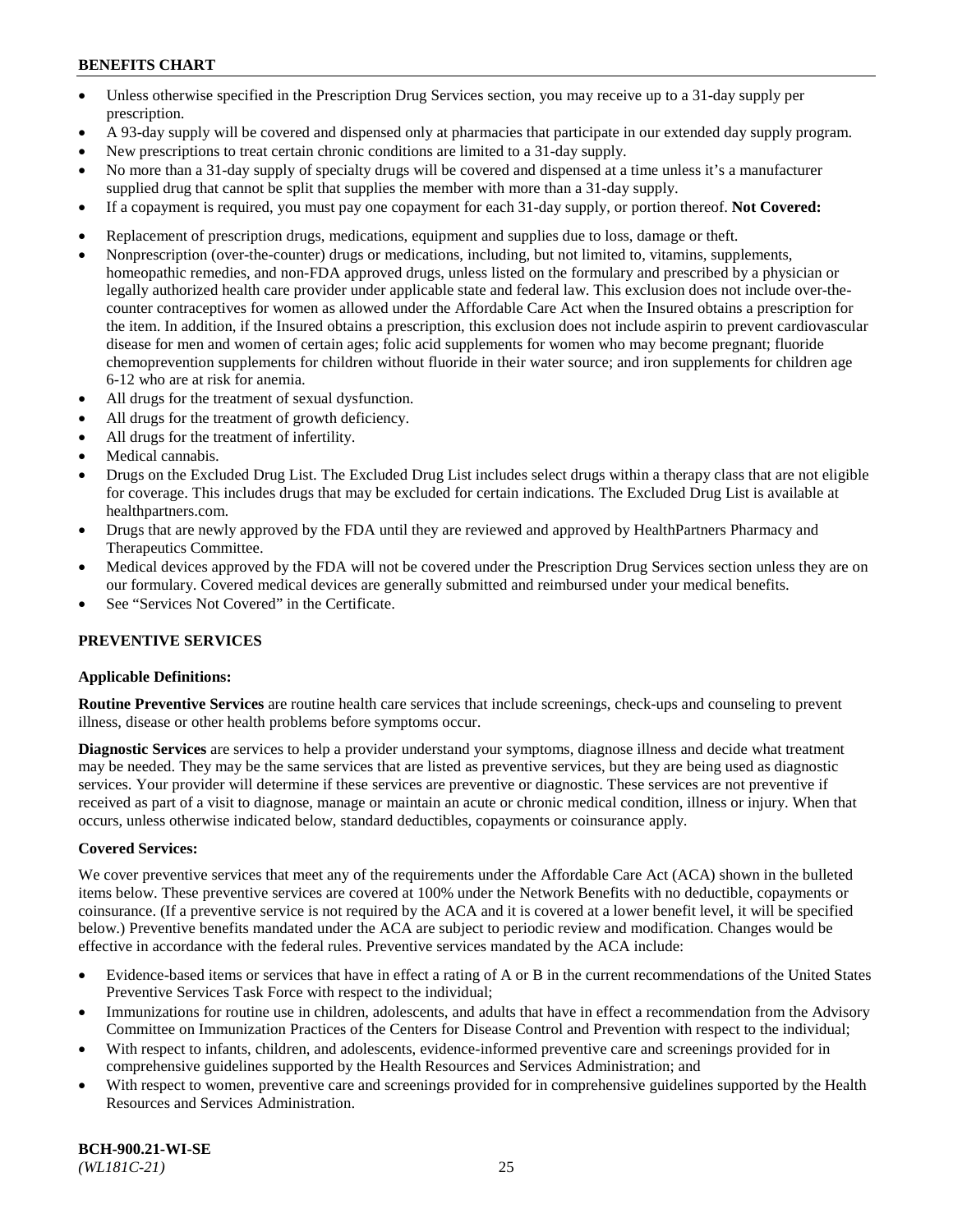Covered services are based on established medical policies, which are subject to periodic review and modification by the medical or dental directors. These medical policies (medical coverage criteria) are available by calling Member Services, or logging on to your "*my*HealthPartners" account at [healthpartners.com.](https://www.healthpartners.com/hp/index.html)

### **ACA and state mandated preventive services are covered as follows:**

**Routine Health Exams and Periodic Health Assessments.** A physician or health care provider will counsel you as to how often health assessments are needed based on age, sex and health status. This includes screening and counseling for tobacco cessation and all FDA approved tobacco cessation medications including over-the-counter drugs (as shown in the Prescription Drug Services section).

| <b>Network Benefits</b>                                     | <b>Non-Network Benefits</b>  |
|-------------------------------------------------------------|------------------------------|
| 100% of the charges incurred.<br>Deductible does not apply. | 50% of the charges incurred. |

**Child Health Supervision Services.** This includes pediatric preventive services such as newborn screenings, appropriate immunizations, developmental assessments and laboratory services appropriate to the age of the child from birth to 72 months and appropriate immunizations to age 18.

| Network Benefits                                            | Non-Network Benefits         |
|-------------------------------------------------------------|------------------------------|
| 100% of the charges incurred.<br>Deductible does not apply. | 50% of the charges incurred. |

### **Routine Prenatal Care and Exams**

| <b>Network Benefits</b>                                     | <b>Non-Network Benefits</b>  |
|-------------------------------------------------------------|------------------------------|
| 100% of the charges incurred.<br>Deductible does not apply. | 50% of the charges incurred. |

**Routine Postnatal Care.** This includes health exams, assessments, education and counseling relating to the period immediately after childbirth.

| Network Benefits                                            | <b>Non-Network Benefits</b>  |
|-------------------------------------------------------------|------------------------------|
| 100% of the charges incurred.<br>Deductible does not apply. | 50% of the charges incurred. |

**Routine Screening Procedures for Cancer.** This includes colorectal screening starting at age 50 and under age 50 for people at high risk of colorectal cancer. This also includes cancer screenings recommended by the USPSTF with an A or B rating. Women's preventive health services below describe additional routine screening procedures for cancer.

| <b>Network Benefits</b>                                     | Non-Network Benefits         |
|-------------------------------------------------------------|------------------------------|
| 100% of the charges incurred.<br>Deductible does not apply. | 50% of the charges incurred. |

**Professional Voluntary Family Planning Services.** This includes services to prevent or delay a pregnancy, including counseling and education. Services must be provided by a licensed provider.

| <b>Network Benefits</b>                                     | <b>Non-Network Benefits</b>   |
|-------------------------------------------------------------|-------------------------------|
| 100% of the charges incurred.<br>Deductible does not apply. | 150% of the charges incurred. |

### **Adult Immunizations**

| Network Benefits                                            | <b>Non-Network Benefits</b>  |
|-------------------------------------------------------------|------------------------------|
| 100% of the charges incurred.<br>Deductible does not apply. | 50% of the charges incurred. |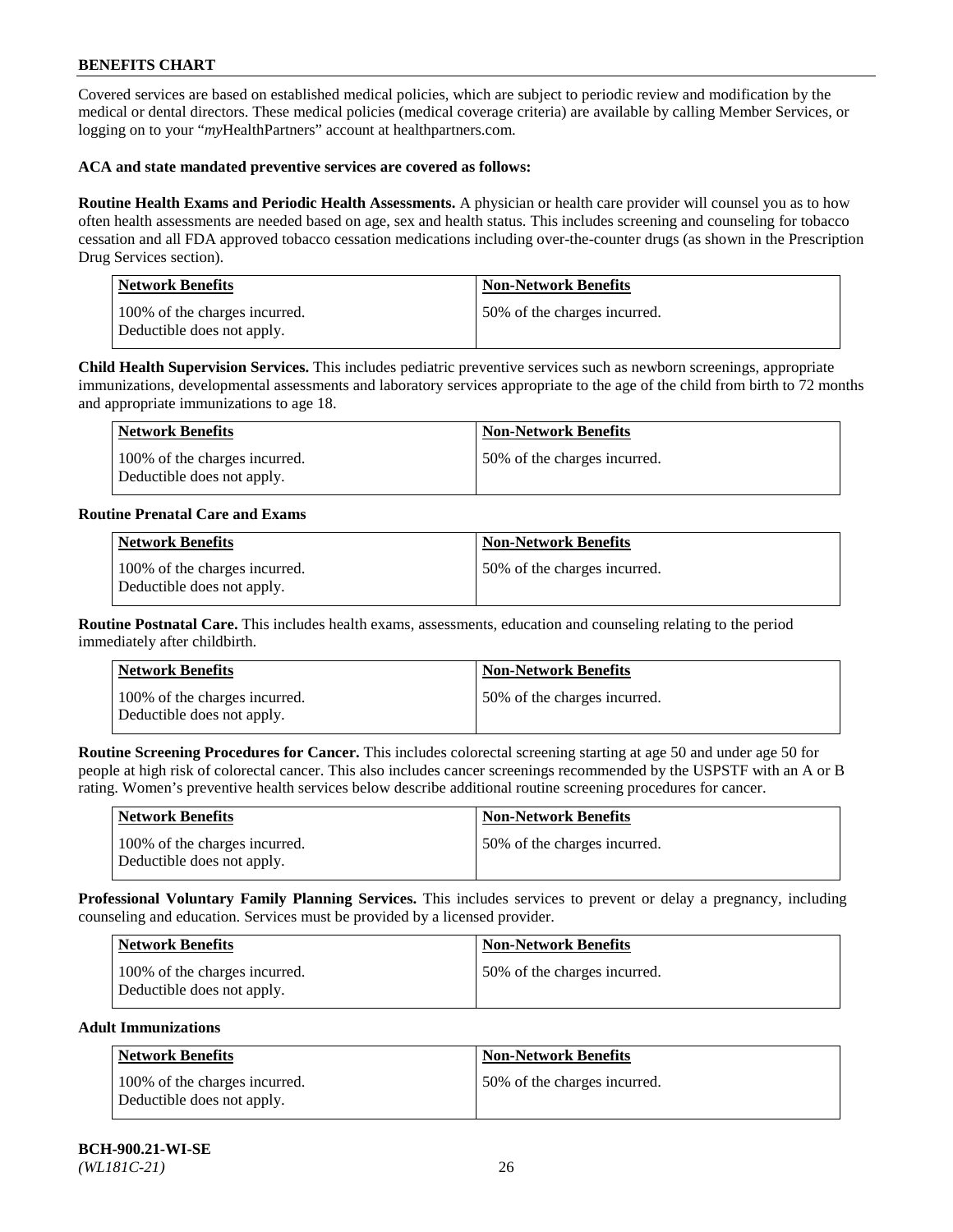**Women's Preventive Health Services.** This includes mammograms, screenings for cervical cancer (pap smears), breast pumps, human papillomavirus (HPV) testing, counseling for sexually transmitted infections, counseling and screening for human immunodeficiency virus (HIV), and all FDA approved contraceptive methods as prescribed by a doctor, sterilization procedures, education and counseling (see the Prescription Drug Services section for coverage of oral contraceptive drugs). We also provide genetic screening for BRCA if someone in your family has the gene or you have a diagnosis of cancer.

The U.S. Preventive Services Task Force (USPSTF) recommends screening mammography, with or without clinical breast examination (CBE), every 1-2 years for women aged 40 and older. For women age 50 and older, we cover an annual mammogram.

| Network Benefits                                            | <b>Non-Network Benefits</b>  |
|-------------------------------------------------------------|------------------------------|
| 100% of the charges incurred.<br>Deductible does not apply. | 50% of the charges incurred. |

**Obesity Screening and Management.** We cover obesity screening and counseling for all ages during a routine preventive care exam. If you are age 18 or older and have a body mass index of 30 or more, we also cover intensive obesity management to help you lose weight. Your primary care doctor can coordinate these services.

| Network Benefits                                            | <b>Non-Network Benefits</b>  |
|-------------------------------------------------------------|------------------------------|
| 100% of the charges incurred.<br>Deductible does not apply. | 50% of the charges incurred. |

**Preventive Medications.** We cover preventive medications currently recommended by USPSTF with an A or B rating if they are prescribed by your medical provider and they are listed on our formulary. Preventive medications are subject to periodic review and modification. Changes would be effective in accordance with the federal rules and reflected in our current medical coverage criteria for preventive care services.

| <b>Network Benefits</b>                                     | <b>Non-Network Benefits</b>  |
|-------------------------------------------------------------|------------------------------|
| 100% of the charges incurred.<br>Deductible does not apply. | 50% of the charges incurred. |

**In addition to any ACA or state mandated preventive services referenced above, we cover the following eligible services:**

## **Routine Eye and Hearing Exams**

| <b>Network Benefits</b>                                     | <b>Non-Network Benefits</b>  |
|-------------------------------------------------------------|------------------------------|
| 100% of the charges incurred.<br>Deductible does not apply. | 50% of the charges incurred. |

**Ovarian Cancer Surveillance Test for Women who are at Risk.** "At risk for ovarian cancer" means (1) having a family history that includes any of the following: one or more first-degree or second-degree relatives with ovarian cancer, clusters of female relatives with breast cancer or nonpolyposis colorectal cancer; or (2) testing positive for BRCA1 or BRCA2 mutations. "Surveillance test for ovarian cancer" means annual screening using CA-125 serum tumor marker testing, transvaginal ultrasound, pelvic examination or other proven ovarian screening tests currently being evaluated by the federal Food and Drug Administration or by the National Cancer Institute.

| <b>Network Benefits</b>                               | <b>Non-Network Benefits</b>                           |
|-------------------------------------------------------|-------------------------------------------------------|
| Coverage level is same as corresponding Network       | Coverage level is same as corresponding Non-Network   |
| Benefits, depending on type of service provided, such | Benefits, depending on type of service provided, such |
| as Diagnostic Imaging Services, Laboratory Services   | as Diagnostic Imaging Services, Laboratory Services   |
| or Office Visits for Illness or Injury, or Preventive | or Office Visits for Illness or Injury, or Preventive |
| Services.                                             | Services.                                             |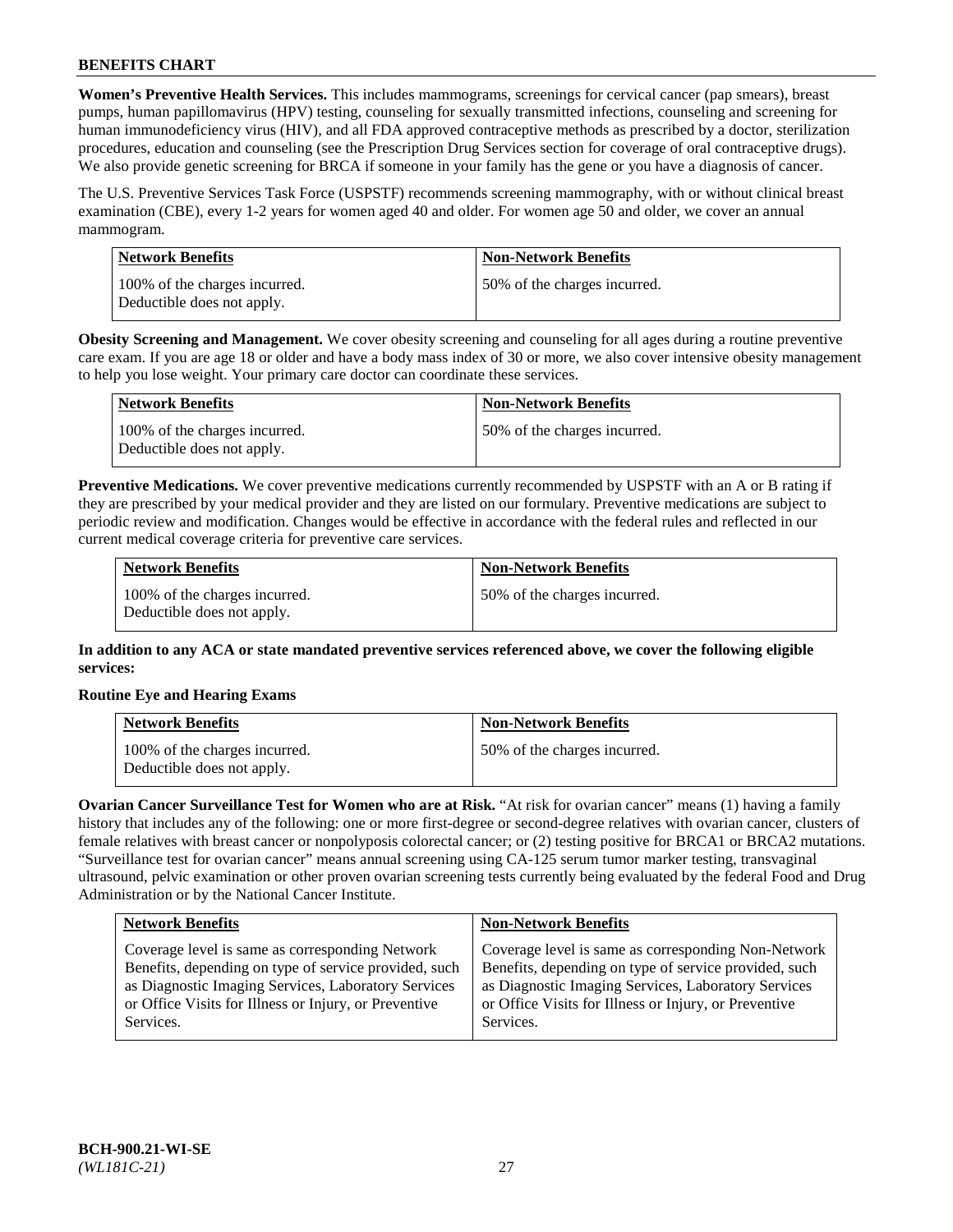### **Limitations:**

• Services are not preventive if received as part of a visit to diagnose, manage or maintain an acute or chronic medical condition, illness or injury. When that occurs, unless otherwise indicated above, standard deductibles, copayments or coinsurance apply.

### **Not Covered:**

See "Services Not Covered" in the Certificate.

## **TRANSPLANT SERVICES**

### **Applicable Definitions:**

**Autologous.** This is when the source of cells is from the individual's own marrow or stem cells.

**Allogeneic.** This is when the source of cells is from a related or unrelated donor's marrow or stem cells.

**Allogeneic Bone Marrow Transplant.** This is when the bone marrow is harvested from the related or unrelated donor and stored. The patient undergoes treatment which includes tumor ablation with high-dose chemotherapy and/or radiation. The bone marrow is reinfused (transplanted).

**Autologous Bone Marrow Transplant.** This is when the bone marrow is harvested from the individual and stored. The patient undergoes treatment which includes tumor ablation with high-dose chemotherapy and/or radiation. The bone marrow is reinfused (transplanted).

**Autologous/Allogeneic Stem Cell Support.** This is a treatment process that includes stem cell harvest from either bone marrow or peripheral blood, tumor ablation with high-dose chemotherapy and/or radiation, stem cell reinfusion, and related care. Autologous/allogeneic bone marrow transplantation and high dose chemotherapy with peripheral stem cell rescue/support are considered to be autologous/allogeneic stem cell support.

**Designated Transplant Center.** This is any health care provider, group or association of health care providers designated by us to provide services, supplies or drugs for specified transplants for our Insureds.

**Transplant Services.** This is transplantation (including retransplants) of the human organs or tissue listed below, including all related post-surgical treatment, follow-up care and drugs and multiple transplants for a related cause. Transplant services do not include other organ or tissue transplants or surgical implantation of mechanical devices functioning as a human organ, except surgical implantation of an FDA approved Ventricular Assist Device (VAD) or total artificial heart, functioning as a temporary bridge to heart transplantation.

Prior authorization is required prior to consultation to support coordination of care and benefits.

## **Covered Services:**

We cover eligible transplant services (as defined above) while you are covered under the Certificate. Transplants that will be considered for coverage are limited to the following:

- Kidney transplants for end-stage disease.
- Cornea transplants for end-stage disease.
- Heart transplants for end-stage disease.
- Lung transplants or heart/lung transplants for: (1) primary pulmonary hypertension; (2) Eisenmenger's syndrome; (3) endstage pulmonary fibrosis; (4) alpha 1 antitrypsin disease; (5) cystic fibrosis; and (6) emphysema.
- Liver transplants for: (1) biliary atresia in children; (2) primary biliary cirrhosis; (3) post-acute viral infection (including hepatitis A, hepatitis B antigen e negative and hepatitis C) causing acute atrophy or post-necrotic cirrhosis; (4) primary sclerosing cholangitis; (5) alcoholic cirrhosis; and (6) hepatocellular carcinoma.
- Allogeneic bone marrow transplants or peripheral stem cell support associated with high dose chemotherapy for: (1) acute myelogenous leukemia; (2) acute lymphocytic leukemia; (3) chronic myelogenous leukemia; (4) severe combined immunodeficiency disease; (5) Wiskott-Aldrich syndrome; (6) aplastic anemia; (7) sickle cell anemia; (8) non-relapsed or relapsed non-Hodgkin's lymphoma; (9) multiple myeloma; and (10) testicular cancer.
- Autologous bone marrow transplants or peripheral stem cell support associated with high-dose chemotherapy for: (1) acute leukemias; (2) non-Hodgkin's lymphoma; (3) Hodgkin's disease; (4) Burkitt's lymphoma; (5) neuroblastoma; (6) multiple myeloma; (7) chronic myelogenous leukemia; and (8) non-relapsed non-Hodgkin's lymphoma.
- Pancreas transplants for simultaneous pancreas-kidney transplants for diabetes, pancreas after kidney, living related segmental simultaneous pancreas kidney transplantation and pancreas transplant alone.